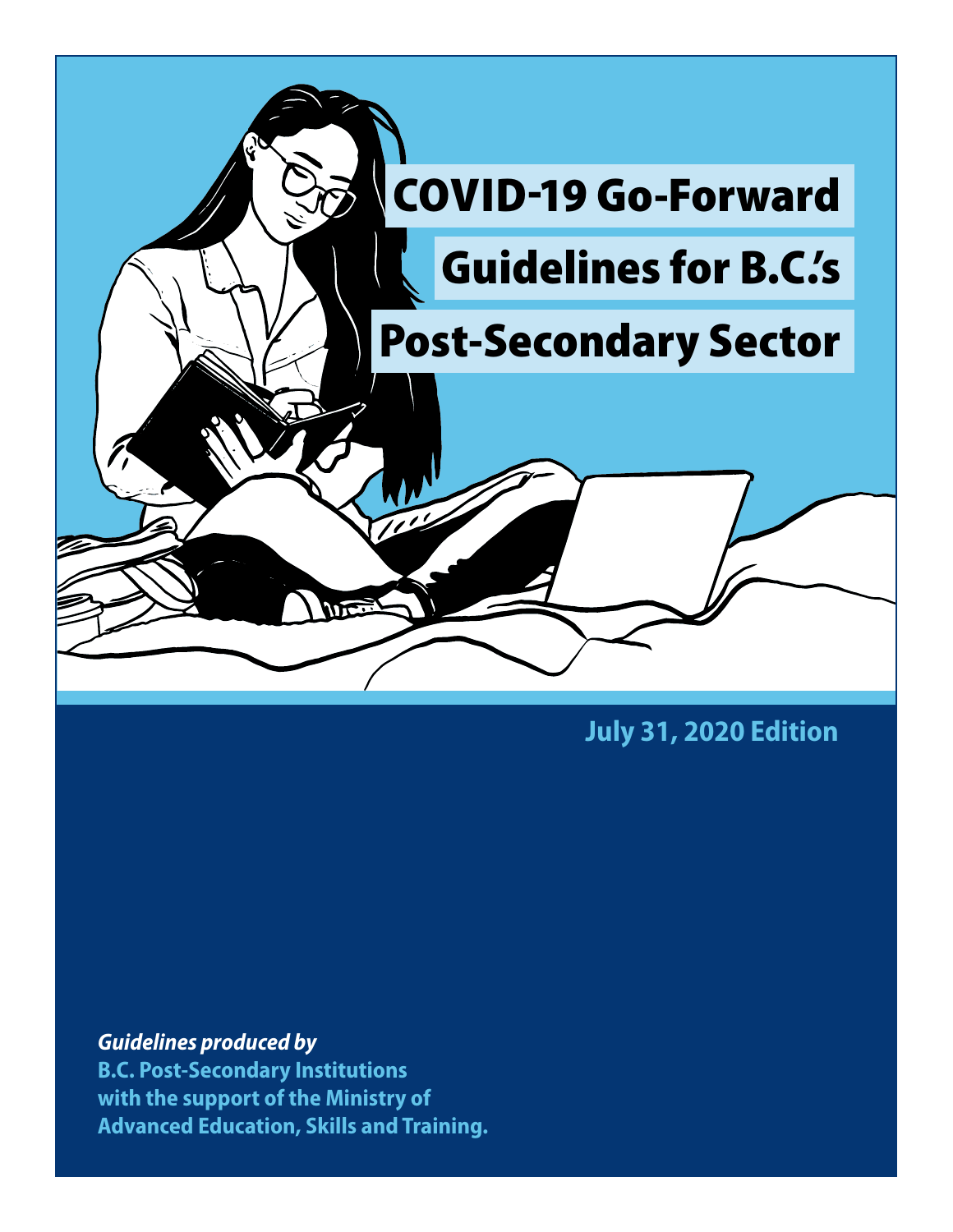# **Acknowledgements**

The Go-Forward Guidelines were developed by experts from the B.C. post-secondary sector. Special thanks to members of the Steering Committee, Panel of Experts and Reference Groups for their contributions.

## **Steering Committee**

**Judith Osborne**, Retired VP, Legal Affairs, Simon Fraser University [Chair]

### COLLEGES

**Ian Humphreys** VP Administration Vancouver Community College

### INSTITUTES

**Tom Roemer** VP Academic British Columbia Institute of Technology

### RESEARCH UNIVERSITIES

**Matt Milovick** VP Administration and Finance Thompson Rivers University

### TEACHING UNIVERSITIES

**James Mandigo** Provost and VP Academic University of the Fraser Valley

## **Panel of Experts**

**Matt Milovick**, VP Administration and Finance, Thompson Rivers University [Chair]

**T. Bruce Anderson** Director, Occupational and Research Health and Safety University of British Columbia

**Phil Barker** Assoc. VP Research University of British Columbia – Okanagan

**Ainsley Carry** VP Students University of British Columbia

**Donna Drover** HR Health and Safety Advisor Selkirk College

**Kane Kilbey** Assoc. VP Human Resources University of Victoria

**Glen Magel** Director, Safety, Security and Emergency Management British Columbia Institute of Technology

**Andy Mavretic**  Director, Occupational Health, Safety and Environment University of Victoria

**Lindy Monahan** Manager, Occupational Health and Safety Okanagan College

**Carol Stuart** Provost and VP Academic Vancouver Island University

**Tyson von den Steinen** Director, Safety & Security College of New Caledonia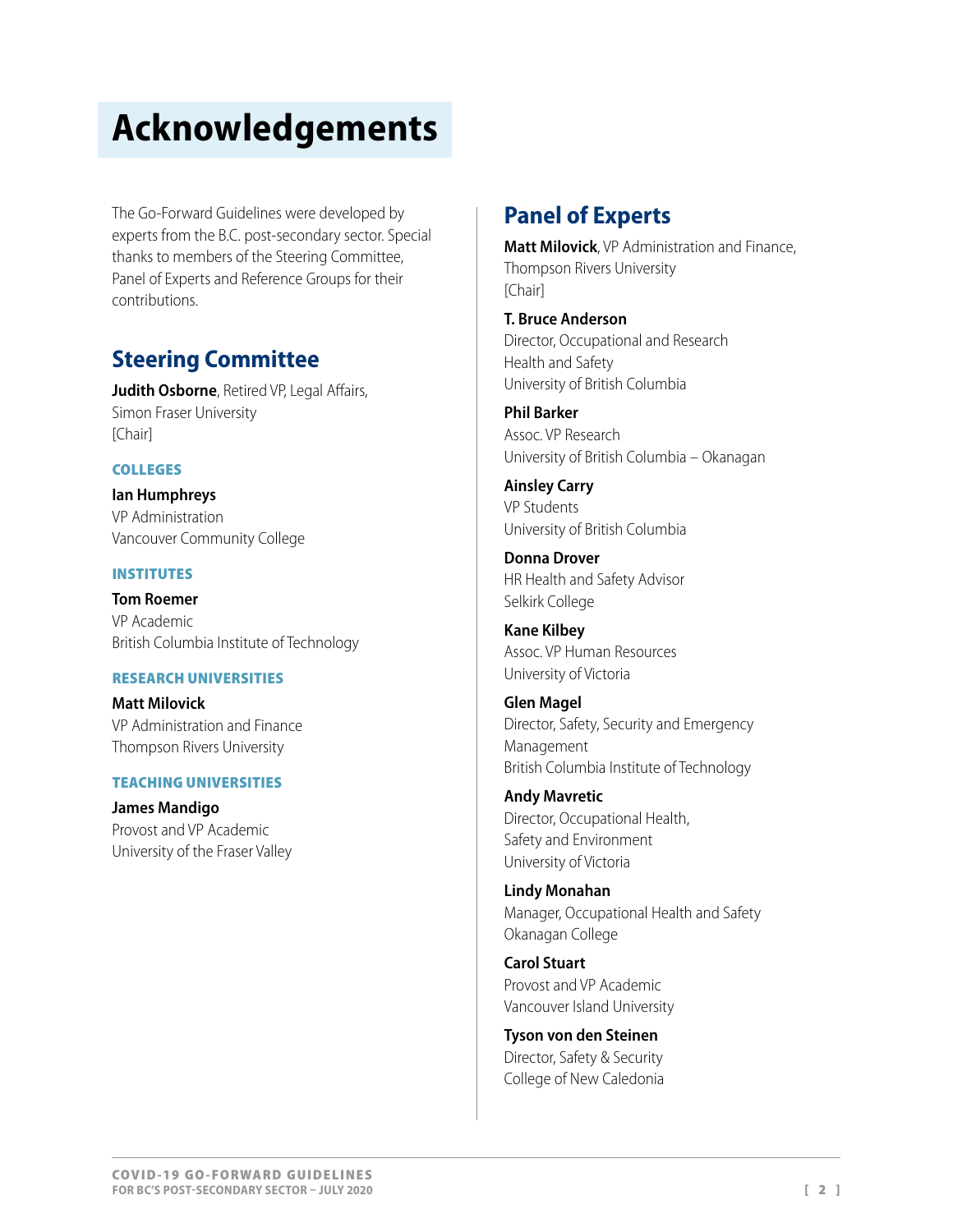# **Reference Groups**

### INDIGENOUS PARTNERS

**Melanie Allard** Métis Nation BC

**Thane Bonar** First Nations Education Steering Committee

**Marlene Erickson** BC Aboriginal Post Secondary Coordinators

**Sharon Hobenshield**  $I-IFAD$ 

**Debbie Jeffrey** First Nations Education Steering Committee

**Verna Billy-Minnabarriet** Indigenous Adult and Higher Learning Association

**Dr. Judith Sayers** Indigenous Post-Secondary Education and Training Partners

**Ken Tourand** Nicola Valley Institute of Technology

### **LABOUR**

**Meena Brisard** Canadian Union of Public Employees

**Doug Dykens** British Columbia Government and Service Employees' Union

**Annabree Fairweather** Confederation of University Faculty Associations of BC

**Blair Littler** University Public Sector Employers' Association

**Rebecca Maurer** Post-Secondary Employers' Association

**Chris Rathbone** Public Sector Employers' Council

**Teri Van Steinburg** Federation of Post-Secondary Educators

### **STUDENTS**

**Grace Dupasquier** Alliance of BC Students

**Cole Evans** Alma Mater Society of the University of British Columbia

**Tanysha Klassen** BC Federation of Students

### **Reference Groups**

### PRIVATE POST-SECONDARY INSTITUTIONS

**Feroz Ali** Canadian Tourism College, Sterling College

**Krista Livingstone Clark** Discovery Community College

**Jason Dewling** LaSalle College

**James Griffin** Vancouver Film School

**Dr. Sonya Grypma** Trinity Western University

**Daren Hancott** Yorkville University

**Robin Hemmingsen** Columbia College

**Dylan Matter** International Language Academy

**Lois McNestry**  Discovery Community College

**Brad O'Hara** Adler University

**Jeremy Sabell** Stenberg College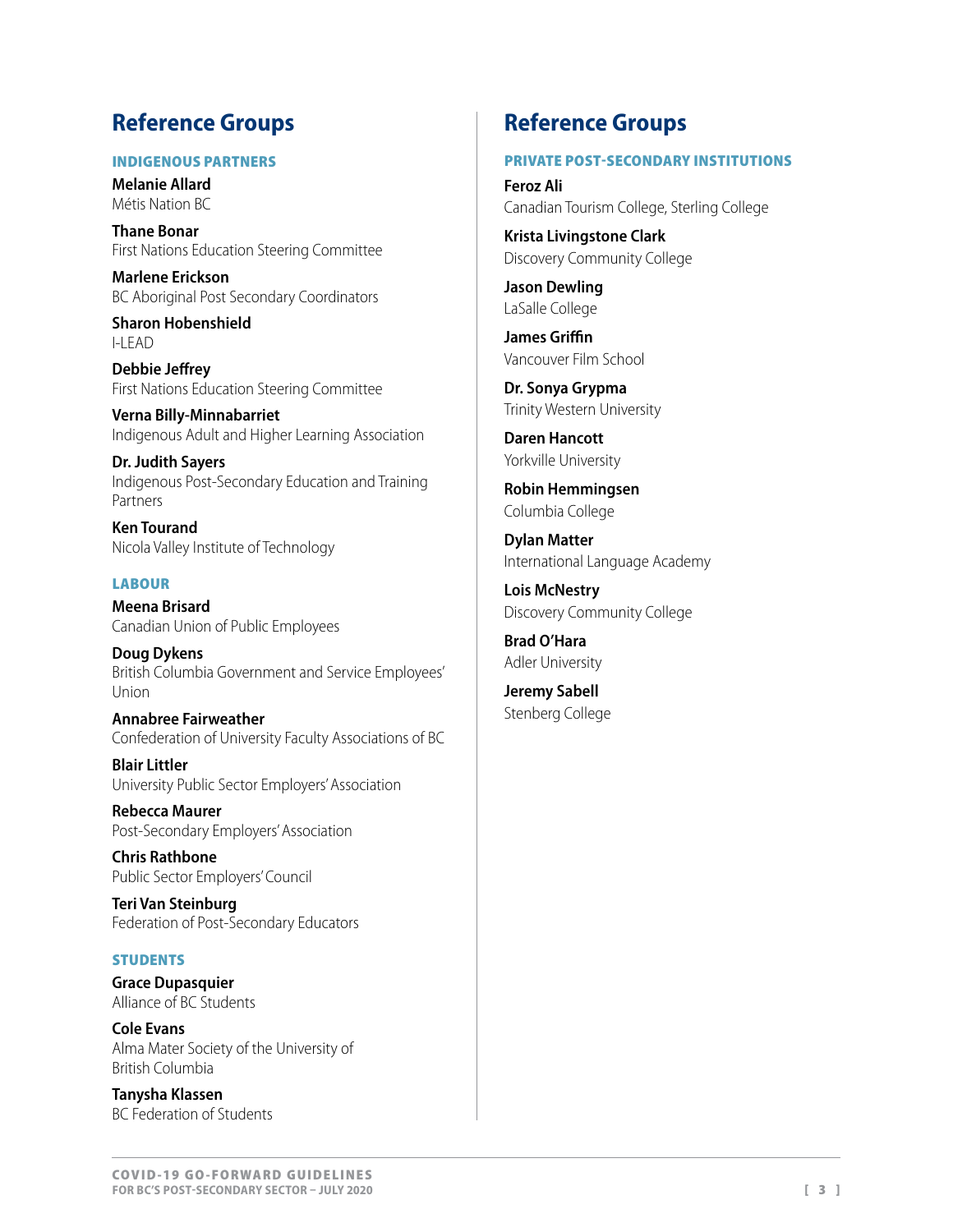# **Contents**

| <b>DEVELOPING A COVID-19 SAFETY PLAN</b>                 | 6  |
|----------------------------------------------------------|----|
| <b>UNDERSTANDING THE RISK </b>                           | 7  |
| <b>SELECTING PREVENTION MEASURES</b>                     | 8  |
| <b>PROTOCOLS FOR</b><br><b>POST-SECONDARY EDUCATION </b> | 9  |
|                                                          | 9  |
|                                                          | 10 |
|                                                          | 10 |
|                                                          | 11 |
|                                                          | 11 |
|                                                          | 11 |
| Communication and Education                              |    |
|                                                          | 12 |
|                                                          | 13 |
|                                                          | 14 |

|                                      | 14 |
|--------------------------------------|----|
|                                      | 15 |
|                                      | 16 |
|                                      | 16 |
| Medical Clinics, Student Counselling | 16 |
|                                      | 16 |
|                                      | 17 |
|                                      | 17 |
|                                      | 17 |
|                                      | 17 |
|                                      | 17 |
|                                      | 18 |
|                                      | 18 |
|                                      | 20 |
|                                      | 21 |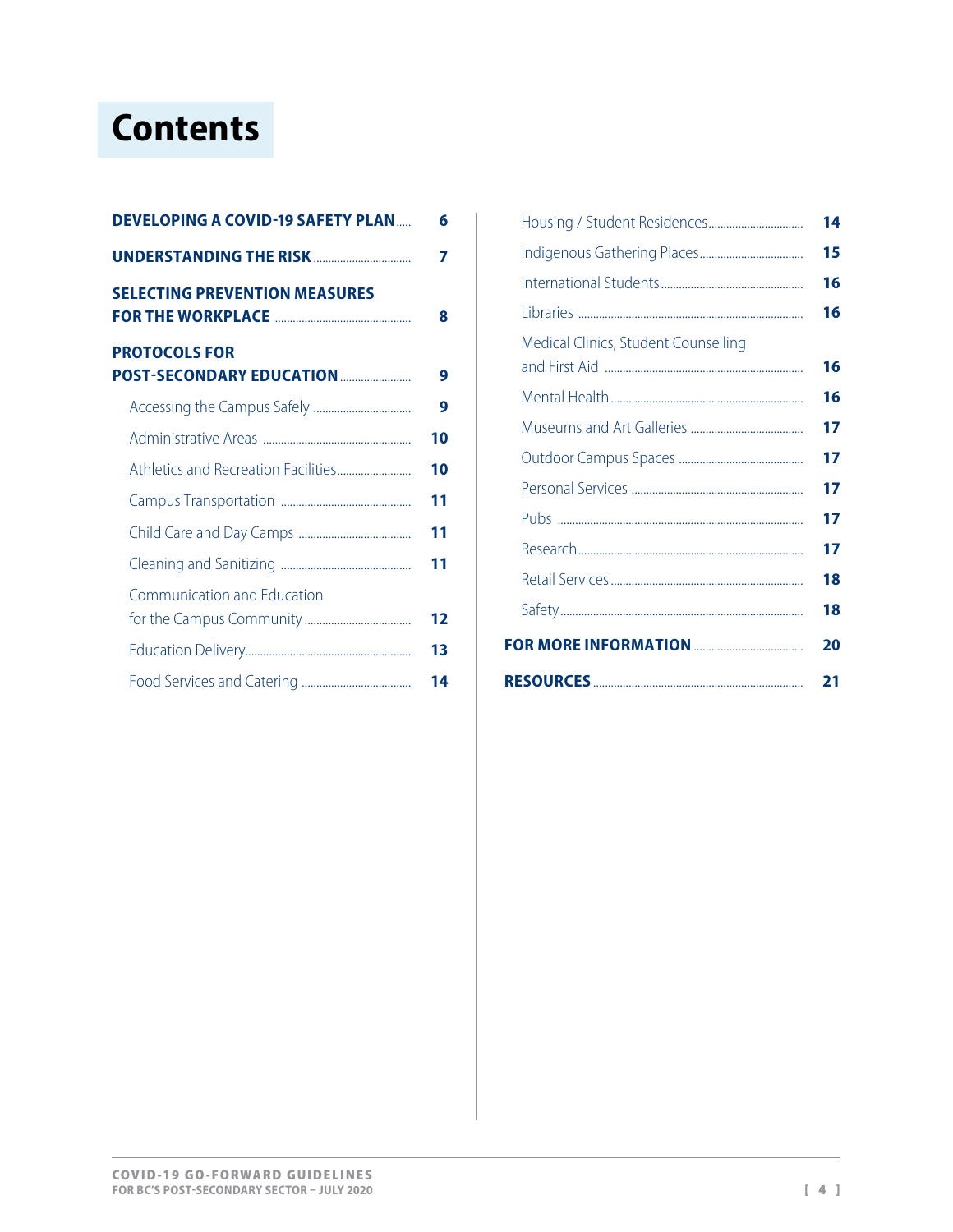# **Post-secondary Institutions: Protocols for Safe Operation**

These protocols provide guidance to post-secondary institutions for education, research and on-campus services. Institutions must ensure they are abiding by any [Orders, notices, or guidance issued by the](https://www2.gov.bc.ca/gov/content/health/about-bc-s-health-care-system/office-of-the-provincial-health-officer/current-health-topics/covid-19-novel-coronavirus)  [Provincial Health Officer](https://www2.gov.bc.ca/gov/content/health/about-bc-s-health-care-system/office-of-the-provincial-health-officer/current-health-topics/covid-19-novel-coronavirus) and their local health authority. The protocols will be periodically updated, as necessary, to align with evolving guidance from the Provincial Health Officer.

Post-secondary institutions have remained open and available for learners with remote adaptive learning. The goal of these protocols is to support the gradual increase of in-person teaching, learning, research, administrative and support services at post-secondary institutions while reducing the risk of COVID-19 transmission. Key interventions to reduce COVID-19 transmission are early diagnosis and isolation of people with COVID-19 and identification and management of clusters of infection. General prevention measures such as frequent cleaning of high touch surfaces, hand hygiene and reducing unnecessary close contact with large numbers of people add additional layers of protection.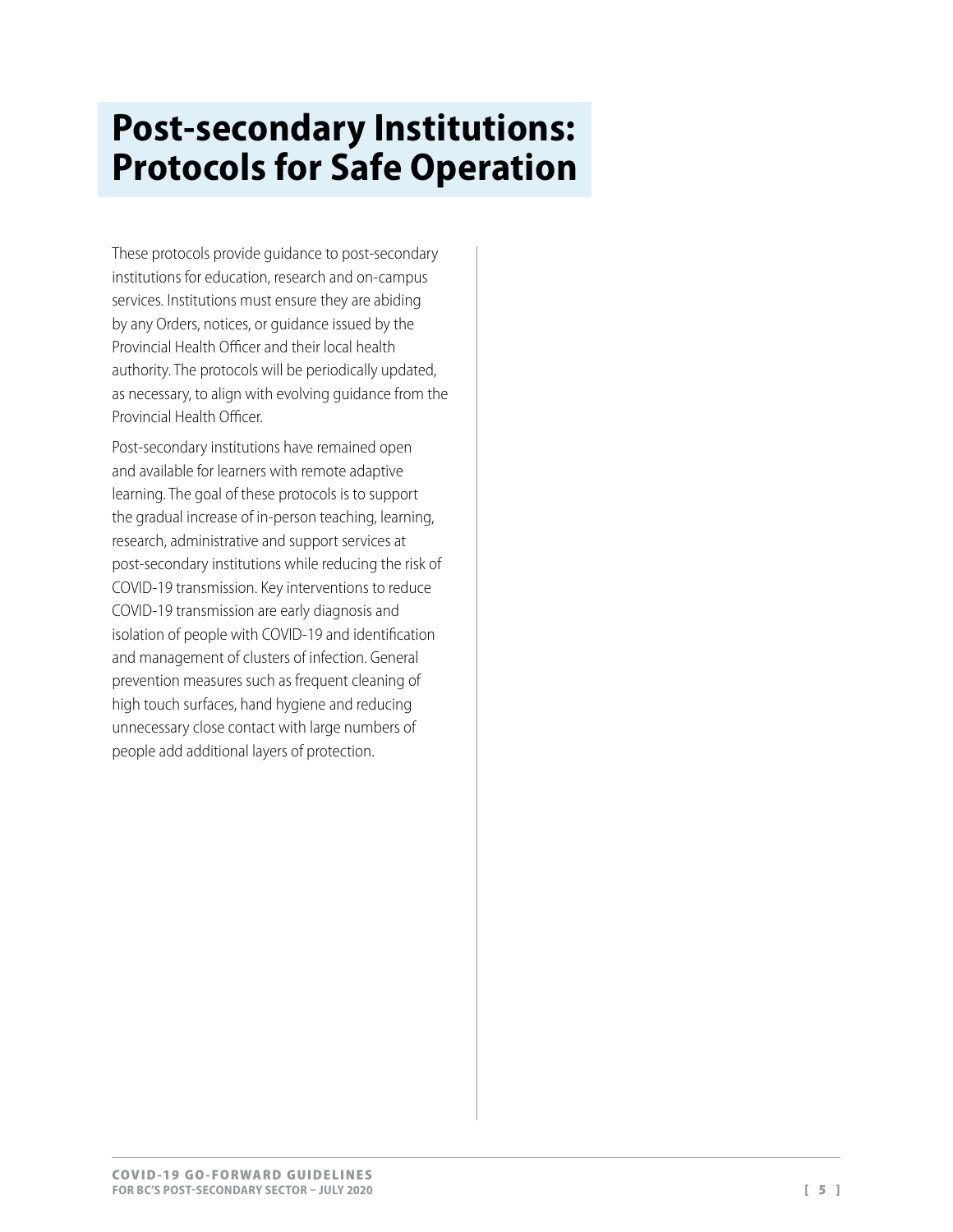# <span id="page-5-0"></span>**Developing a COVID-19 Safety Plan**

Post-secondary institutions are required to develop *[COVID-19 Safety Plan](https://www.worksafebc.com/en/resources/health-safety/checklist/covid-19-safety-plan?lang=en)s* that outline the policies, guidelines, and procedures they have put in place for their respective institutions to reduce the risk of COVID-19 transmission. This plan follows the six steps outlined by WorkSafeBC in the *[COVID-19 and](https://www.worksafebc.com/en/about-us/covid-19-updates/covid-19-returning-safe-operation)  [returning to safe operation](https://www.worksafebc.com/en/about-us/covid-19-updates/covid-19-returning-safe-operation) resource*. Institutions should involve frontline faculty, staff and students, joint health and safety committees, and supervisors in identifying protocols for their workplace. A formal plan does not need to be in place to expand inperson operations, but institutions are expected to develop one while protecting the safety of faculty, staff and students.

WorkSafeBC will not be reviewing or approving the plans of individual institutions. In accordance with the order of the *[Provincial Health Officer](https://www2.gov.bc.ca/gov/content/health/about-bc-s-health-care-system/office-of-the-provincial-health-officer/current-health-topics/covid-19-novel-coronavirus)*, plans must be posted at the worksite. During a WorkSafeBC inspection, institutions will be asked about the steps

they have taken to protect their faculty, staff and students or to see the plan if it has been developed.

One part of developing a COVID-19 Safety Plan is identifying protocols that everyone at the institution must follow to keep faculty, staff and students safe. Industry-specific protocols are provided below to use in the development of institutional plans.

These protocols are not a list of requirements; however, they should be considered and implemented to the extent that they address the current risks of COVID-19 for individual institutions. It may be necessary to identify and implement additional protocols if these do not sufficiently address the risks to faculty, staff and students at a specific institution.

Institutions are advised to continue to work collaboratively with Indigenous community partners to ensure that plans take into account the health and safety of Indigenous learners and communities.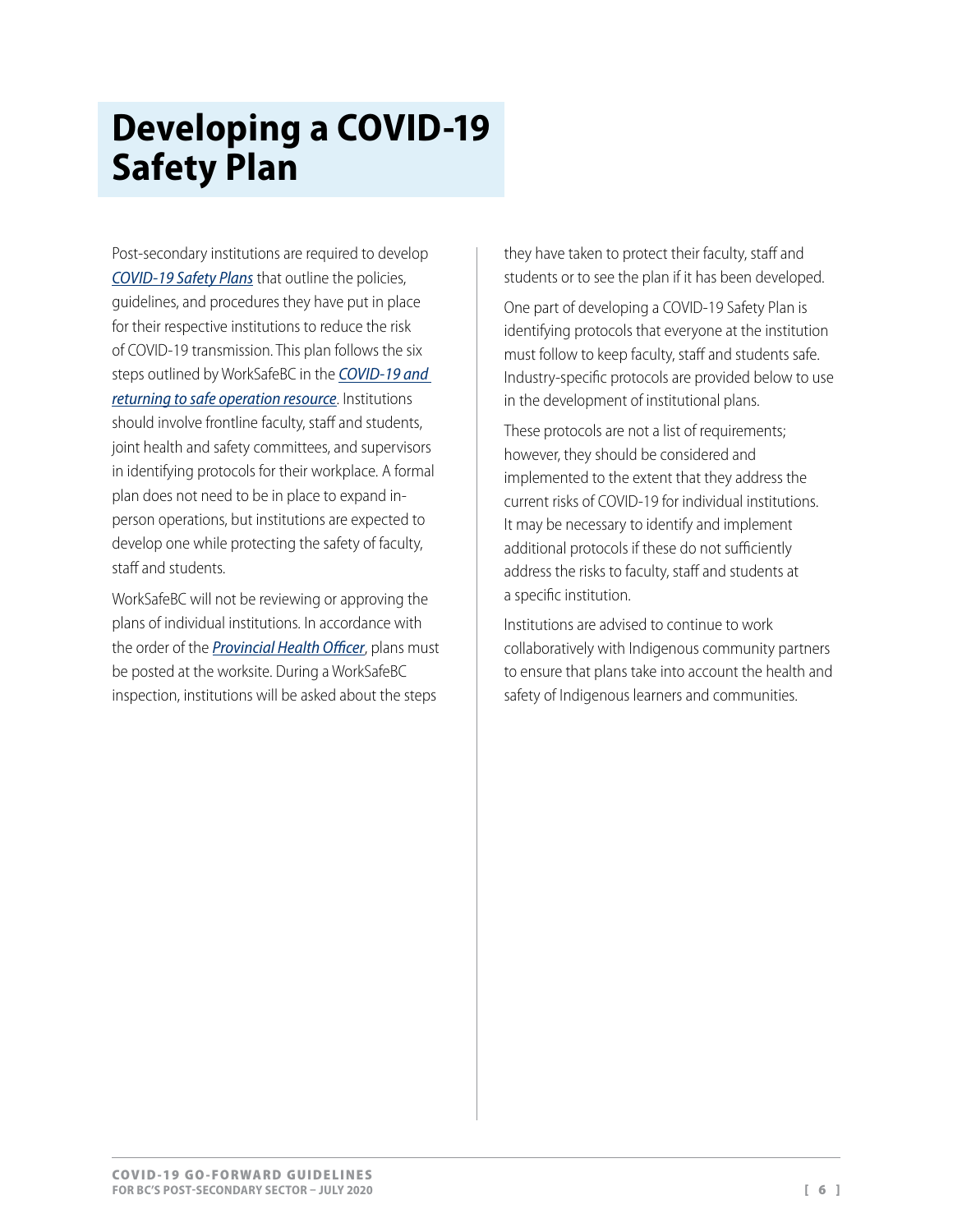# <span id="page-6-0"></span>**Understanding the Risk**

COVID-19 is a respiratory infection that is transmitted through person-to-person contact. Illness due to COVID-19 infection is generally mild. As with many other respiratory infections, the likelihood of severe illness is much higher in the elderly and among those with chronic medical conditions. COVID-19 has become an established human pathogen, and a certain level of transmission is now expected. The goal of COVID-19 prevention measures in Canada is to minimize societal disruption, protect the most vulnerable, and maintain adequate health services.

The virus that causes COVID-19 spreads in several ways, including through droplets when a person coughs or sneezes, and from touching a contaminated surface and then touching the face. Higher risk situations require adequate protocols to address the risk. The risk of COVID-19 depends on the amount of virus circulating in the community, which changes from place to place and over time. Community transmission is monitored by public health authorities in British Columbia.

Important considerations:

- **•** Institutions should remain aware of the level of community transmission in order to implement interventions that are proportionate to current local risk. They should also follow advice from local public health authorities, which can change based on the level of transmission.
- $\bullet$  COVID-19 is spread by people who are infected with COVID-19. Isolating away from others when infected is very effective at mitigating risk.
- $\bullet$  The risk of transmission is increased when many people contact the same surface, and when those contacts happen in short intervals of time. Frequent cleaning of high touch surfaces and following consistent hygiene practices help mitigate this risk.
- **•** The risk of person-to-person transmission is increased the closer people come to other people infected with COVID-19, and the amount of time spent in close proximity. Reducing the number and duration of close contacts helps reduce the risk during times of high community transmission of COVID-19.
- Some Indigenous people face elevated health risks linked to social determinants (e.g. income, culture, access to health services, etc.). It is important to be aware of the elevated risks of COVID-19 infections and the potential for heightened anxiety for Indigenous people.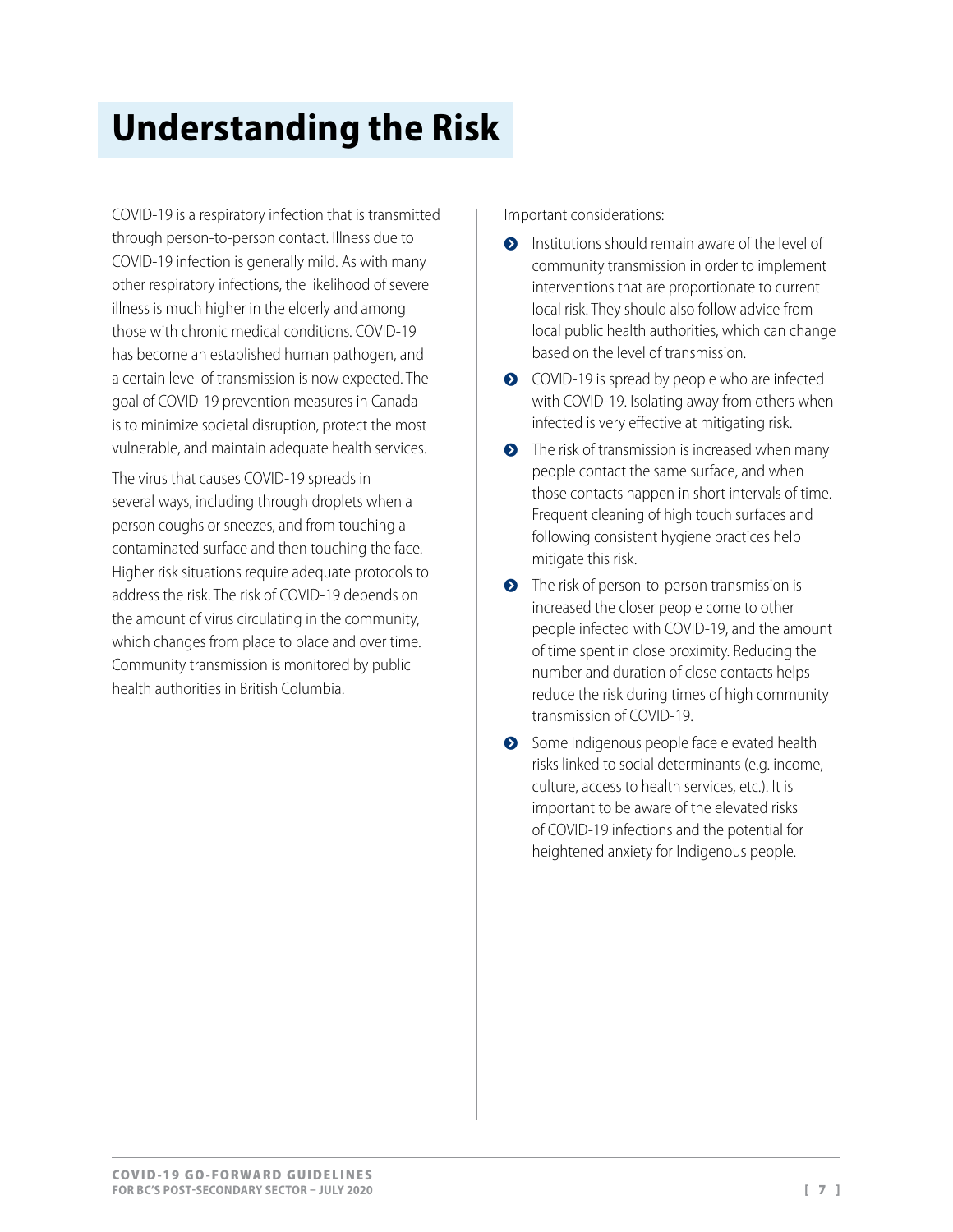# <span id="page-7-0"></span>**Selecting Prevention Measures for the Workplace**

When selecting the most appropriate prevention measures, consider the current level of community transmission of COVID-19 as well as the feasibility and effectiveness of the intervention. The collection of prevention measures chosen will depend on what the institution needs to function.

### **First level protection (elimination):** Where

practical, promote safe physical distancing between people as recommended by the Provincial Health Officer. Use policies and procedures to reduce the number of prolonged close contacts among faculty, staff and students. These may include creating assigned seating in classrooms and ensuring that students who have multiple classes together are assigned to sit next to each other as much as possible.

### **Second level protection (engineering controls):**

In situations where physical distancing cannot be maintained and a large number of contacts are expected (e.g. at a cash register in a cafeteria), install physical barriers such as plexiglass.



### **Third level protection (administrative controls):**

Establish rules and guidelines, such as cleaning protocols, advising faculty, staff and students not to share tools, or implementing one-way doors or walkways. Maintain hand hygiene stations and clean high touch surfaces.

### **Fourth level protection (non-medical masks**

**or PPE):** During periods of high levels of community transmission and when physical distancing is difficult to maintain, consider the use of *[non-medical masks](https://www.worksafebc.com/en/resources/health-safety/information-sheets/covid-19-health-safety-selecting-using-masks?lang=en)*. Be aware of the limitation of non-medical masks to protect the wearer from respiratory droplets. Ensure faculty, staff and students are *[using masks](https://www.worksafebc.com/en/resources/health-safety/posters/help-prevent-spread-covid-19-how-to-use-mask?lang=en)  [appropriately](https://www.worksafebc.com/en/resources/health-safety/posters/help-prevent-spread-covid-19-how-to-use-mask?lang=en)*. Health experts advise that masks may be problematic for some people, such as those with asthma, autism, or hearing impairments. For this reason, other options should be included in planning.

Note that medical grade PPE may be mandatory in a limited number of post-secondary settings (e.g., clinical settings, laboratories).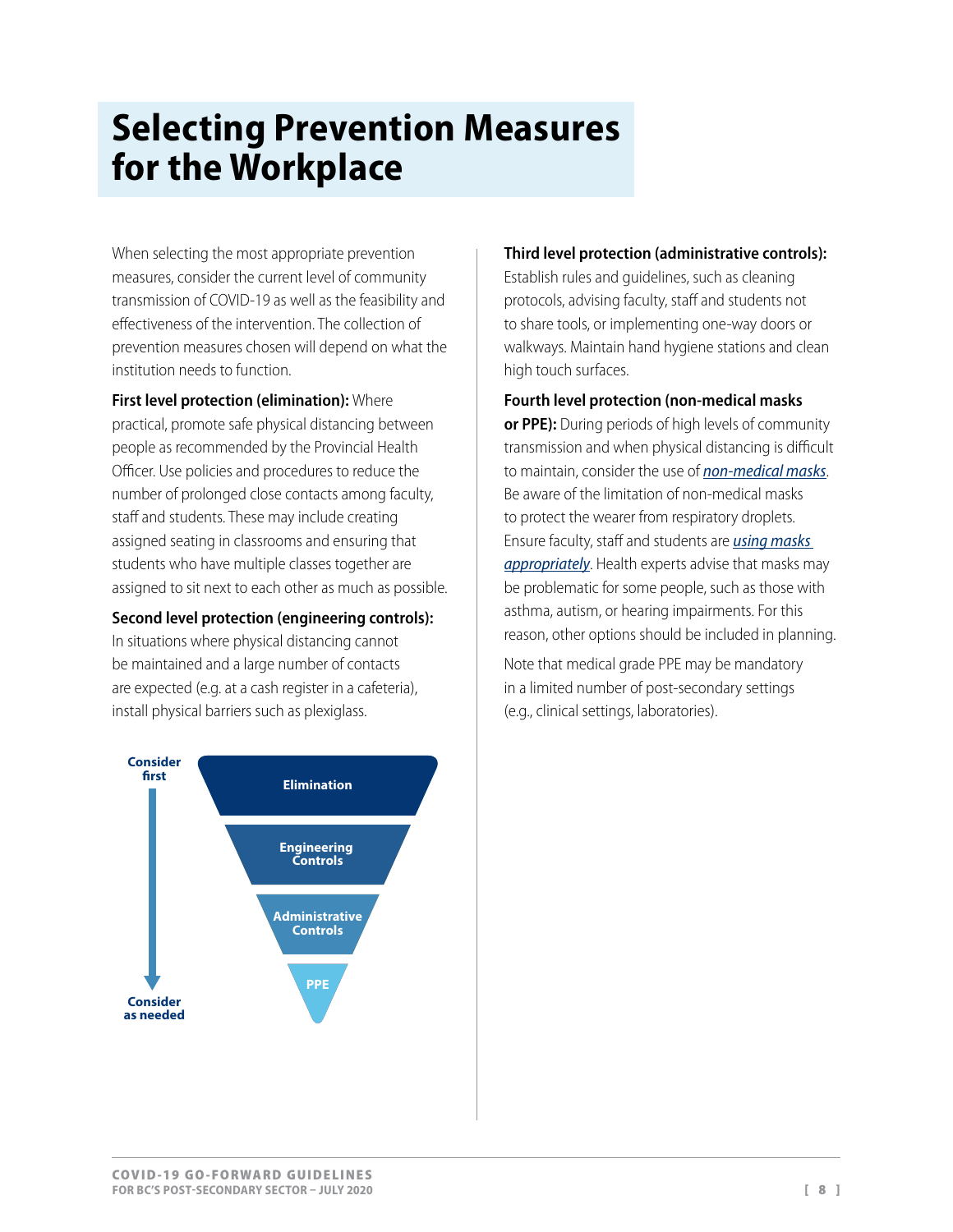# <span id="page-8-0"></span>**Protocols for Post-Secondary Education**

# **Accessing the Campus Safely**

### COVID-19 SELF-ASSESSMENT

All faculty, staff, students and visitors must assess themselves daily for COVID-19 symptoms prior to accessing campus property.

- **•** The *[BC COVID-19 self-assessment tool](https://bc.thrive.health/)* is available online to be used and/or to help develop assessments.
- **O** In some circumstances, institutions may require individuals to provide self-reporting declarations. This will be dependent on the risk presented, including contact intensity (e.g., childcare, healthcare practicums, physiotherapy clinics, certain lab environments, etc.).
- ◆ Expectations for completing a self-assessment and/or declaration should be made clear to all visitors before they enter the campus.
- **•** Anyone with symptoms associated with COVID-19 as well as anyone who has travelled outside Canada in the previous 14 days, or anyone identified as a close contact of a person with a confirmed case of COVID-19 must selfisolate in accordance with guidance from the *[BC Centre for Disease Control](http://www.bccdc.ca/health-info/diseases-conditions/covid-19/about-covid-19/if-you-are-sick)*.
- į Adequate signage (*[WorkSafeBC](https://www.worksafebc.com/en/resources/health-safety/posters/help-prevent-spread-covid-19-entry-check-workers?lang=en&origin=s&returnurl=https%3A%2F%2Fwww.worksafebc.com%2Fen%2Fforms-resources%23sort%3D%2540fcomputeditemdatefield343%2520descending%26f%3Alanguage-facet%3D%5BEnglish%5D%26tags%3DCovid-19%7Ca96b6c96607345c481bb8621425ea03f)* or *[BCCDC\)](http://www.bccdc.ca/Health-Info-Site/Documents/COVID19_DoNotEnterPoster.pdf)*  and regular communication of the above requirements should be provided to everyone who accesses the campus.
- $\bullet$  Instructions for individuals to contact 8-1-1 or a medical provider if further health advice is required should be made available.
- Work with local health care providers and student health services to ensure that faculty, staff and students have easy access to COVID-19 testing.
- $\bullet$  Seek advice from the local public health authority around managing cases of COVID-19 in the institution.

### ACADEMIC CONCESSION / WORKPLACE ACCOMMODATION

- $\bullet$  Students who would normally attend campus but are self-isolating as a result of the daily self-assessment process, or who reside with someone who needs to self-isolate, may request academic concession due to missed classes or course requirements. Formal requests for accommodation will continue to be managed through the processes outlined in institutional policy. Institutions should review and, if needed, adjust current policies to support students to stay home if they are sick.
- **•** Faculty and staff who would normally attend campus but are self-isolating as a result of the daily self-assessment process should contact their supervisor to report their absence from working on campus and to discuss temporary remote work arrangements, if practical. Institutional sick day policies will apply as appropriate. Formal requests for accommodation will continue to be managed through the processes outlined in the applicable collective agreement, or institutional policy, as appropriate. Institutions should review and, if needed, adjust current policies to support faculty and staff to stay home if they are sick.
- Some Indigenous students may require additional accommodations due to housing or community COVID-19 restrictions. For example, Indigenous communities may have COVID-19 travel restrictions that preclude students from participating in activities.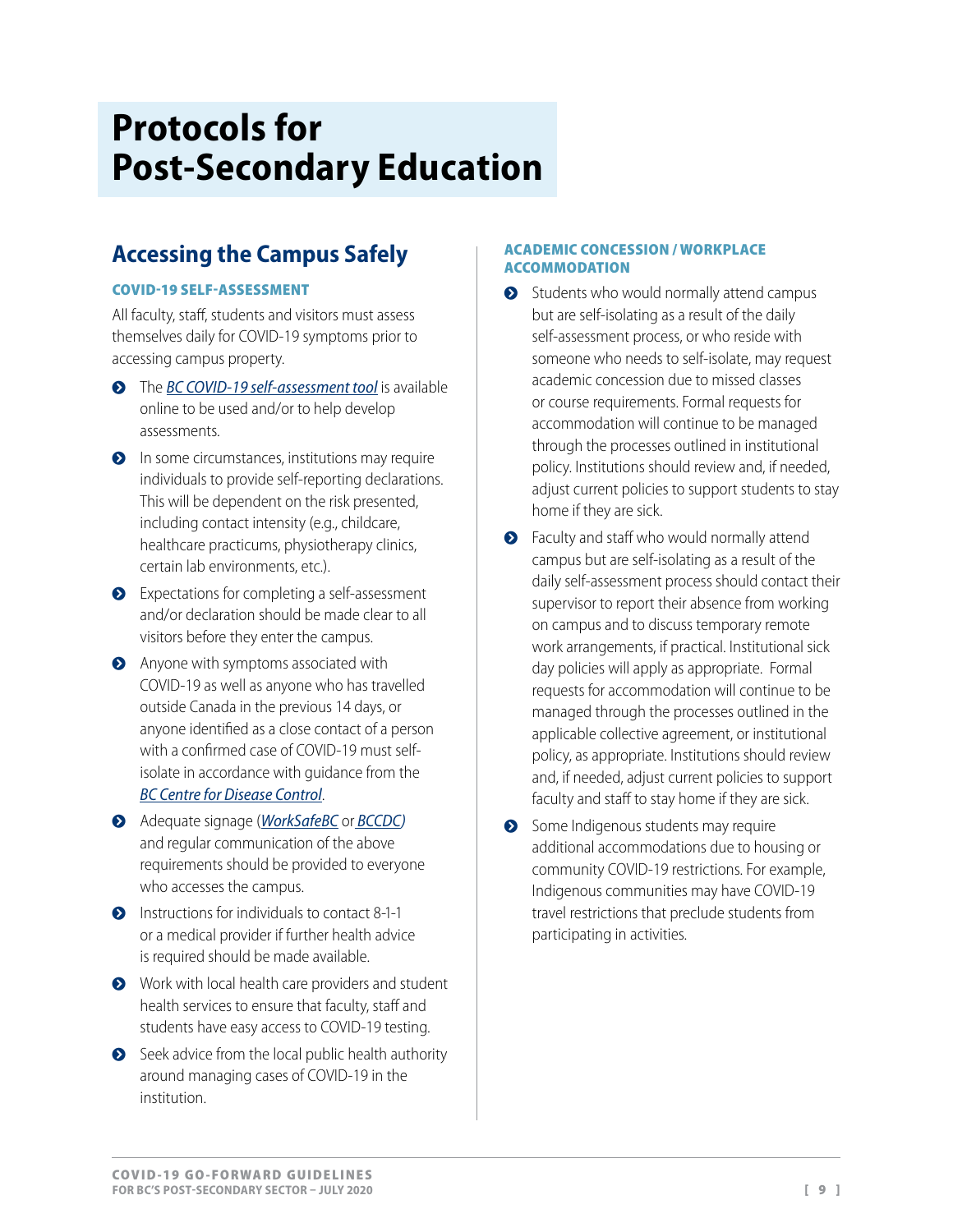#### <span id="page-9-0"></span>COVID-19 SYMPTOMS

The symptoms of COVID-19 are similar to other respiratory illnesses including the flu and common cold. They include:

- **•** Fever
- $\bullet$  Chills
- $\bullet$  Cough
- **•** Shortness of breath
- Sore throat
- Stuffy or runny nose
- **Q** Loss of sense of smell
- **•** Headache
- **O** Muscle aches
- $\bullet$  Fatigue
- **O** Loss of appetite

Symptoms can range from mild to severe. Most people with COVID-19 have mild illnesses, but symptoms can sometimes suddenly worsen in a few days. People infected with COVID-19 can also experience gastrointestinal symptoms such as diarrhea, nausea and vomiting a few days after the onset of the above symptoms.

### IF FACULTY, STAFF OR STUDENTS DEVELOP SYMPTOMS WHILE AT THE INSTITUTION:

- $\bullet$  Separate the symptomatic individual from others in a supervised area and direct the symptomatic individual to return to their place of residence. Arrangements for transportation should be coordinated if required.
- $\bullet$  If symptoms persist, the individual should be instructed to contact 8-1-1 or their local healthcare provider for further direction.
- $\bullet$  Staff responsible for facility cleaning must clean and disinfect the space where the individual was separated and any areas used by them (e.g., classroom, bathroom, common areas).

## **Administrative Areas**

The following protocols provide guidance regarding office space including workplace operations, workstations, communal spaces, deliveries and elevator use, as well as working from home.

- $\odot$  *[Protocols for Offices](https://www.worksafebc.com/en/about-us/covid-19-updates/covid-19-returning-safe-operation/offices)*
- **◆** *Working from home: A quide to keep workers [healthy and safe](https://www.worksafebc.com/en/resources/health-safety/information-sheets/working-from-home-guide-keeping-workers-healthy-safe?lang=en)*
- $\odot$  Setting up, organizing and working comfortably *[in your home workspace](https://www.worksafebc.com/en/resources/health-safety/information-sheets/setting-up-home-workspace?lang=en)*
- į *[What employers should do](https://www.worksafebc.com/sitecore/content/home/about-us/covid-19-updates/health-and-safety/what-employers-should-do)*
- **•** *Help prevent the spread of COVID-19: [Cover coughs and sneezes](https://www.worksafebc.com/en/resources/health-safety/posters/help-prevent-spread-covid-19-cover-coughs-sneezes?lang=en)*

## **Athletics and Recreation Facilities**

The following protocols apply to athletics and indoor/ outdoor recreation facilities, including gymnasiums, sports fields, swimming pools, fitness centres and classes, track facilities, varsity and intramural athletics, and field trips for recreational purposes.

### **PROTOCOLS**

- $\bullet$  Be aware of and follow advice of local public health authorities, which may change based on the level of local transmission of COVID-19
- į Apply *[Cleaning and Sanitizing](#page-10-1)* and *[Physical](#page-17-1) [Distancing](#page-17-1)* protocols.
- Reduce unnecessary contacts by reducing the number of individuals per group and maintaining the same people in each group as much as possible.
- **•** For one-time gatherings (e.g. athletic meets) adhere to mass gathering requirements.
- **•** Consider providing self-isolation containment area(s) for individuals showing symptoms of illness while waiting for transportation to home or a medical center.
- $\bullet$  Provide non-medical masks for staff when close contact is required.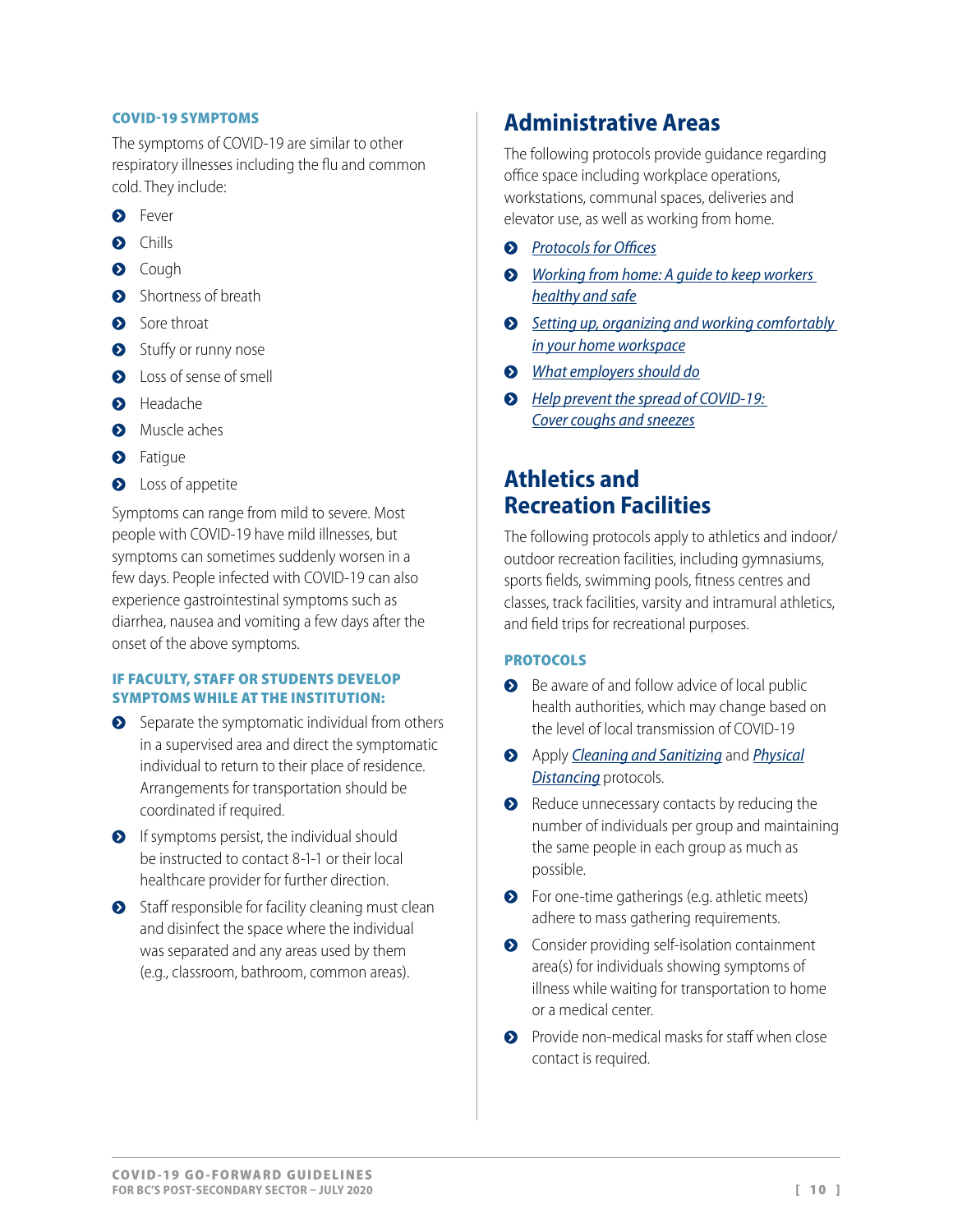#### <span id="page-10-0"></span>ADDITIONAL RESOURCES

- **•** [Protocols for Fitness and Recreational Facilities](https://www.worksafebc.com/en/about-us/covid-19-updates/covid-19-returning-safe-operation/gyms-and-fitness-centres)
- $\odot$  *[Canada West Universities Athletic Association](https://canadawest.org/news/2020/6/8/cross-country-canada-west-cancels-2020-21-first-term-team-competitions.aspx)*
- **••** *NCAA Sport Science Institute: Core Principles of [Resocialization of Collegiate Sport](http://www.ncaa.org/sport-science-institute/core-principles-resocialization-collegiate-sport)*
- $\odot$  *BCRPA: COVID-19 Recovery through Recreation [and Parks](https://www.bcrpa.bc.ca/COVIDGuideline)*

### **Campus Transportation**

- $\bullet$  Consider the following for campus transportation (e.g. buses, shuttles and vehicles):
	- **»** Use separate or private vehicles, or larger vehicles, where possible, to maximize distance between passengers.
	- **»** Have passengers sit in a configuration that maximizes distance between passengers (e.g., passenger sits in the back-passenger seat instead of up front next to driver).
	- >> Assign seats to all passengers to be used for the entire journey.
	- **»** During periods of substantial local community transmission of COVID-19, when physical distancing cannot be maintained, consider other control measures such as non-medical masks.
- į Apply the *[Cleaning and Sanitizing](#page-10-1)*, *[Physical](#page-17-1) [Distancing](#page-17-1)*, *[PPE/Non-Medical Mask](#page-17-2)* protocols as well as guidance provided in the *Communication and Education for the Campus Community* section.
	- **>>** Provide each ve[hicle w](http://icle w)ith alcohol-based hand sanitizer.
	- **>>** Ask staff and passengers to practice hand hygiene when entering the vehicle.

#### ADDITIONAL INFORMATION

- **•** *[Transportation and COVID-19 Safety](https://www.worksafebc.com/en/about-us/covid-19-updates/covid-19-industry-information/transportation)*
- $B$  *[BC Transit](https://www.bctransit.com/documents/1529709296898) Recovery Plan*
- į *[TransLink Safe Operating Action Plan](https://new.translink.ca/-/media/translink/documents/rider-guide/covid19/covid19-safe-operations-program.pdf )*

### **Child Care and Day Camps**

The following information provides protocols for childcare services and day camps.

- į *[Child Care and Day Camps: Protocols for](https://www.worksafebc.com/en/about-us/covid-19-updates/covid-19-returning-safe-operation/child-care)  [returning to operations](https://www.worksafebc.com/en/about-us/covid-19-updates/covid-19-returning-safe-operation/child-care)*
- į *[Public Health Guidance for Child Care Settings](https://www2.gov.bc.ca/assets/gov/health/about-bc-s-health-care-system/office-of-the-provincial-health-officer/covid-19/covid-19-pho-guidance-childcare.pdf)*

### <span id="page-10-1"></span>**Cleaning and Sanitizing**

The following protocols provide guidance regarding cleaning and disinfecting within institutions:

- $\bullet$  Institutions should be cleaned and disinfected in accordance with the *BCCDC's [Cleaning and](http://www.bccdc.ca/Health-Info-Site/Documents/CleaningDisinfecting_PublicSettings.pdf)  [Disinfectants for Public Settings](http://www.bccdc.ca/Health-Info-Site/Documents/CleaningDisinfecting_PublicSettings.pdf)*.
- $\bullet$  Develop a schedule that focuses on cleaning high-traffic areas and high-contact surfaces, such as doors and cabinet handles, stair railings, washrooms, shared office spaces, desks, keyboards, light switches, communications devices, equipment, common areas, and transportation vehicles.
- **•** Remove shared items where cross-contamination is possible (e.g., shared office supplies, coffee and water stations, and snack bins).
- **•** Provide and stock adequate hand-washing facilities on site and ensure the location is visible and easily accessed. Provide the ability for frequent handwashing or sanitizing.
- $\bullet$  Develop guidance around when faculty, staff and students should wash their hands, including upon arriving on campus, before and after breaks, after handling cash or other materials, before and after handling common tools and equipment, etc.
- $\bullet$  Ensure those engaged in cleaning have adequate instruction, training, materials and supplies (e.g., soap and water/hand sanitizer and disinfectant wipes).
- $\bullet$  Limit capacity in washrooms to ensure physical distancing.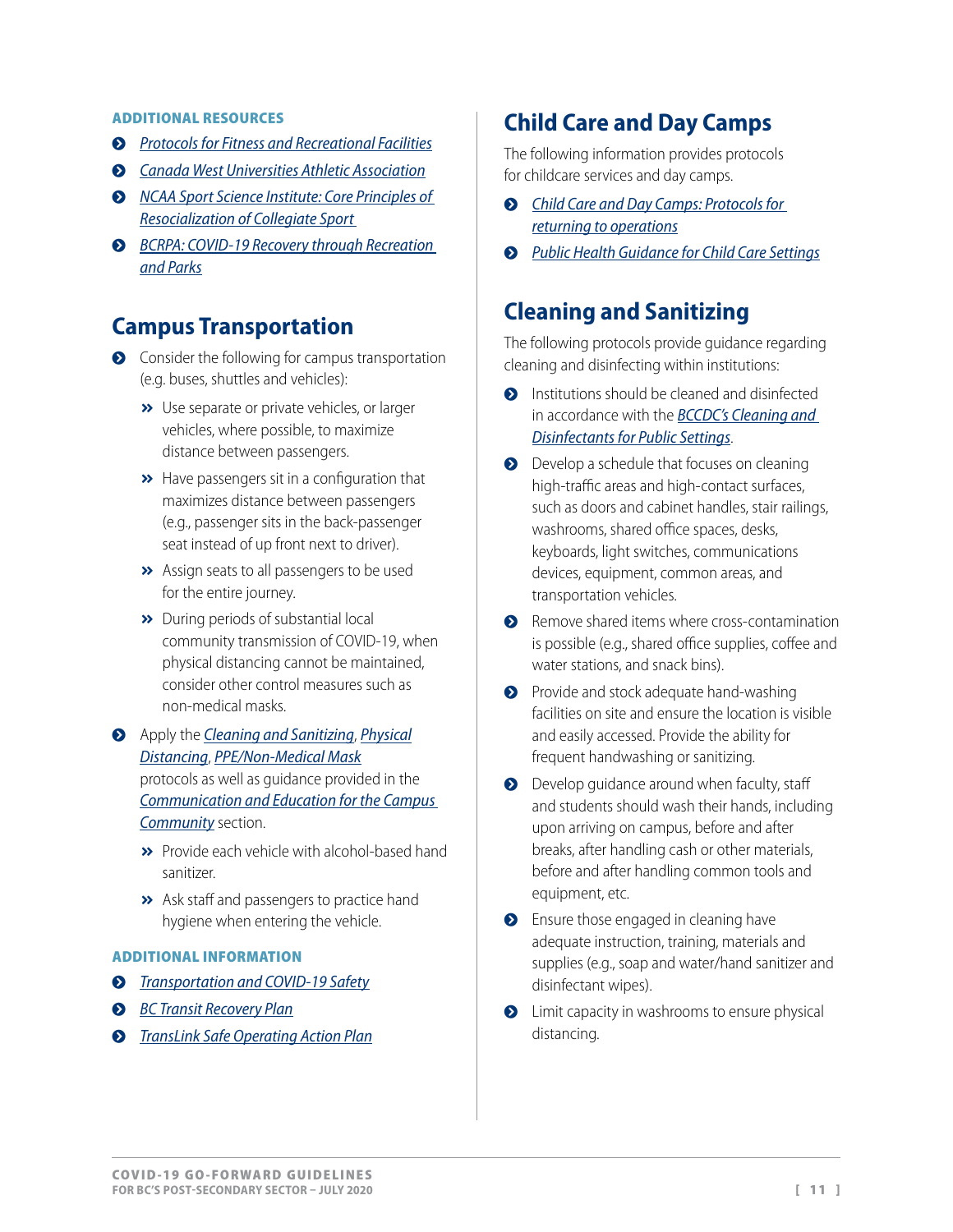#### <span id="page-11-0"></span>ADDITIONAL RESOURCES

- į *[COVID-19: Health and Safety: Cleaning and](https://www.worksafebc.com/en/resources/health-safety/information-sheets/covid-19-health-safety-cleaning-disinfecting?lang=en)  [disinfecting](https://www.worksafebc.com/en/resources/health-safety/information-sheets/covid-19-health-safety-cleaning-disinfecting?lang=en)*
- $\odot$  *Help prevent the spread of COVID-19: [Handwashing](https://www.worksafebc.com/en/resources/health-safety/posters/help-prevent-spread-covid-19-handwashing?lang=en)*

### **Communication and Education for the Campus Community**

#### BUILD A COMMUNICATION PLAN

- **•** Develop an integrated communication plan that considers all communication/messages that will be sent to the campus community.
- $\bullet$  Ensure that content is consistent with provincial and local public health advice.
- S Keep faculty, staff and students informed about what is being done to ensure safety and reduce the risk of COVID-19 transmission.
- Where appropriate, include off-campus partners, such as Indigenous communities and institutes or organizations delivering experiential learning, in the communication plan.
- **•** Engage members of the campus community (e.g. faculty, staff, students, student unions/ societies, occupational health and safety committees) in planning communication messages and channels.
- **•** Be intentional about messaging. Consider the audience, equity and diversity, language, and tone.
- $\bullet$  Ensure that communication is accessible to the whole campus community, including those with low literacy.
- **•** Communicate that acts of discrimination against people will not be tolerated.
- **•** Reference relevant public health information in communications and training materials.

#### **STRATEGIES**

- $\bullet$  Use concise language with links to online resources and embed video when possible.
- $\bullet$  Communicate frequently and repeat key messages. Do not assume the message has already been understood.
- $\bullet$  Use multiple communication channels (e.g., websites, posters, social media, closed circuit television monitors), including campus and personal email addresses for students.
- $\bullet$  Establish a website/webpage where every update is made available.
- **•** Provide COVID-19 related information on the front page of high-traffic websites.
- **•** Consider establishing a call line for COVID-19 related questions.
- $\bullet$  Remind faculty, staff and students that all health and safety measures administered prior to the pandemic are still in place.

### COMMUNICATION TO FACULTY AND STAFF

- $\bullet$  Communicate essential health, safety and wellness (including mental health) information to faculty and staff in writing before they return to the workplace. If possible, give them an appropriate amount of time to review this material, and to respond with questions.
- **O** Upon first return to the workplace, provide opportunities to review workplace practices relating to COVID-19 and other health and safety matters. Additional communication may be required as new information is made available that may affect work practices.
- $\bullet$  Provide regular check-ins with faculty and staff to provide new information and opportunities for discussion.
- **•** Maintain and keep records on:
	- **»** COVID-19 instruction and training provided to faculty and staff.
	- **»** First aid reports and incidents of exposure.
- **•** Ensure faculty and staff know how to raise safety concerns (e.g. through a joint health and safety committee).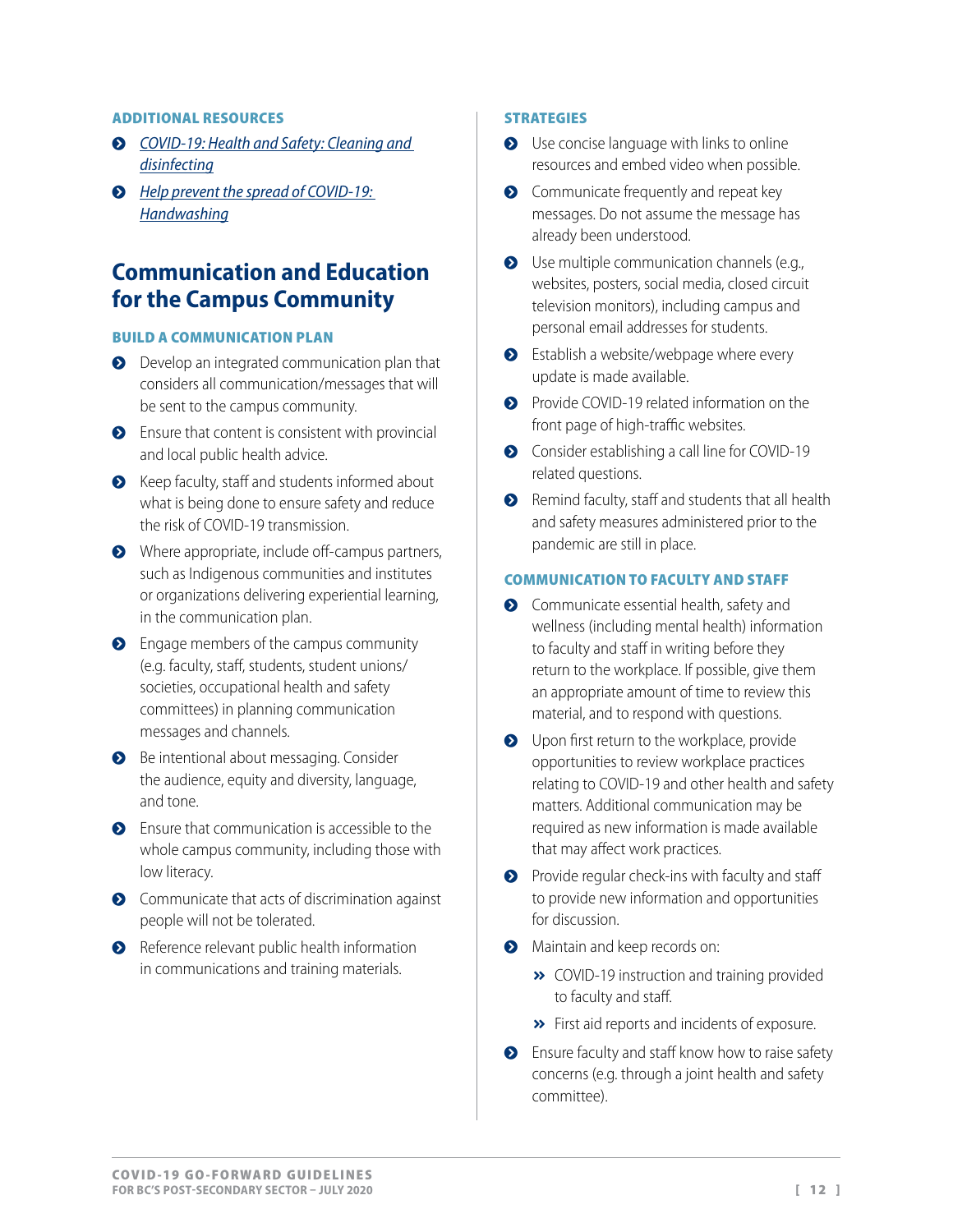<span id="page-12-0"></span>**•** Remind faculty and staff of health and wellness supports available including employee and family assistance programs.

# **Education Delivery**

### RESPECTFUL LEARNING ENVIRONMENTS

Normal institutional expectations for respectful work and learning environments remain in place.

### REMOTE LEARNING

- Students attending classes remotely must follow existing institutional expectations and policies for respectful behaviour that apply to in-person classes.
- **•** Consider providing instructors with information and ready access to guidance on how to manage student distress in a virtual classroom.
- **•** Institutions are encouraged to provide supports for transitioning education delivery to a remote learning environment, including providing guidance for instructors and supervisors on creating respectful and inclusive learning environments.

#### EXPERIENTIAL LEARNING AND IN-PERSON INSTRUCTION

The following protocols apply to a range of learning settings including but not limited to classroom-based instruction, trades training, labs, field classes, art and music studios.

- **•** Develop safety plans for each campus/building to reduce the risk of COVID-19 transmission, including protocols for access to buildings and facilities.
- **O** Implement instructor and student orientation procedures prior to room usage where applicable.
- Where possible, consider the use of cohorts and assigned seating in classrooms for students who work and/or learn together to reduce the number of close contacts and to facilitate contact tracing should it become necessary.
- $\bullet$  Practice physical distancing, in conjunction with enhanced hand hygiene and cleaning protocols.
- » Implement measures to restrict the number of people within the physical space at any given time.
- **»** Consider using shifts to minimize close contact.
- **»** Consider supplemental portable handwashing stations where needed.
- $\rightarrow$  In situations where the learning environment permits appropriate physical distancing, the use of non-medical masks is a matter of personal choice. It is important not to stigmatize people wearing masks.
- į Apply *[Cleaning and Sanitizing](#page-10-1)*, *[Physical](#page-17-1)  [Distancing](#page-17-1)*, and *[PPE/Non-Medical Mask](#page-17-2)* protocols.
	- > Non-medical masks may be required based on levels of transmission in the community and where physical distancing cannot be maintained.
	- $\rightarrow$  For activities requiring the use of PPE (including medical grade surgical masks), it is the responsibility of the instructor to provide education and training pertaining to the required PPE, and to ensure that the required PPE is used appropriately.
- į Apply guidance provided in the *Communication and Education for the Campus Community* section on signage.

### ACCESSIBILITY

 $\bullet$  Persons with disabilities may be especially impacted by COVID-19 transmission and response. They may face additional barriers, including interruption of support networks, social isolation due to physical distancing and increased risk of contracting the virus. Appropriate supports for people with disabilities should be considered to minimize these challenges.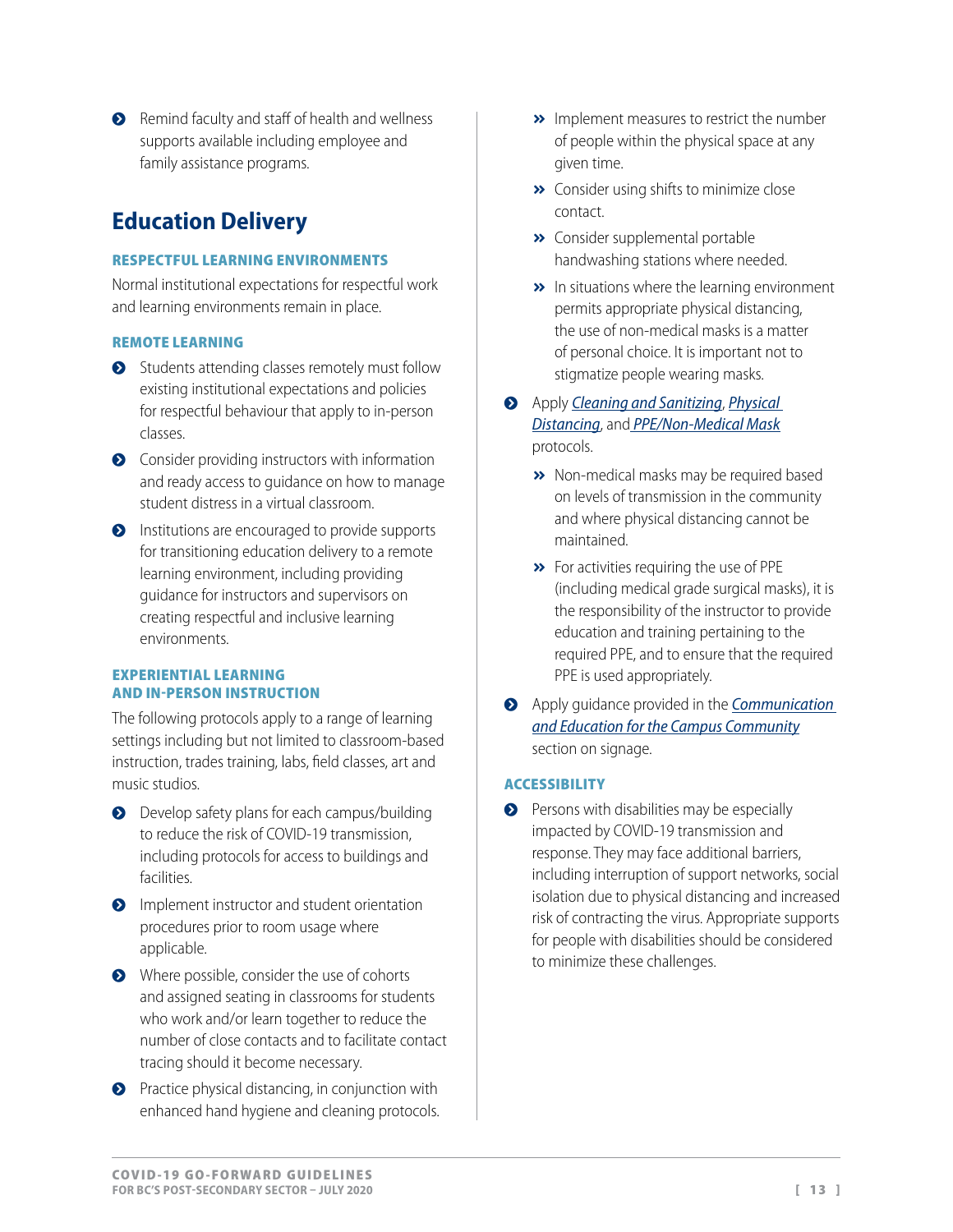<span id="page-13-0"></span> $\bullet$  Students in rural and remote locations, including Indigenous communities, may have limited internet connectivity and/or bandwidth. Institutions should be mindful of learning models that require high bandwidth such as videoconferencing, the downloading of large documents, etc.

### COMMUNITY-BASED PROGRAMS

- Many institutions partner with other organizations to deliver post-secondary programs in community settings, including Indigenous communities and institutes. Institutions are encouraged to work with community-based partners to:
	- **»** Jointly develop plans for safely resuming or continuing program delivery; and,
	- **»** Determine whether additional supports are required for learners who face barriers to remote learning, such as lack of technology or online literacy.
- **•** Faculty and staff are expected to respect and follow any precautions being taken to avoid carrying the virus into Indigenous communities.

## **Food Services and Catering**

The following protocols provide guidance on food services (e.g. cafeterias, food kiosks/carts, cafés, vending machines, catering, restaurants, and convenience stores).

į *[Protocols for Restaurants, Cafés, and Pubs](https://www.worksafebc.com/en/about-us/covid-19-updates/covid-19-returning-safe-operation/restaurant-cafes-pubs#collapse-0E6844D5B1E8459A8A62F0BD9F4256E9)*

**•** *[Additional Resources](https://www.worksafebc.com/en/about-us/covid-19-updates/covid-19-returning-safe-operation/restaurant-cafes-pubs#collapse-9AEDDD0C50674F478C5B7718AD841D2C)* 

## **Housing / Student Residences**

### HOUSING OPERATIONS

- **•** Consider the following operational changes:
	- **»** Install barriers for front desk services and where consumers interact with service providers.
	- **»** Develop or revise policies (e.g. quests, limitations on social events, plans for students with high-risk health conditions, etc.).
- **»** Transition to contactless payment options and move work order requests to online.
- į Apply *[Cleaning and Sanitizing](#page-10-1)*, *[Physical](#page-17-1)  [Distancing](#page-17-1)* and *[PPE/Non-Medical Mask](#page-17-2)* protocols.
- Wherever possible, designate entry ways and stairwells as entrance and exit only.
- $\bullet$  Support the remote delivery of academic programs with internet access in residences.

### SHARED ACCOMMODATIONS

- $\bullet$  If a student in shared accommodations (e.g., apartment, suite) becomes ill, the student should be separated from others to prevent the potential spread of the virus.
- $\bullet$  Assess whether testing is necessary, and then follow public health guidance in the case of a positive test.

#### QUARANTINE AND ISOLATION

- **O** International students (or domestic students returning from abroad) must self-quarantine for 14 days. Where possible, they should be allowed to move in 14 days before other students.
- **•** Assign case workers to maintain daily communication with students in quarantine.
- **•** Provide meal plan options to those in isolation/ quarantine.
- Wherever possible, consider relocating students in quarantine or isolation to residence rooms designated/reserved for that purpose.
- Recognize that returning home may not be an option for some students, in particular Indigenous students coming from communities that prohibit travel in and out during the COVID-19 crisis.

#### PROCEDURES FOR MOVING IN AND OUT

- Stagger move-in dates and times to reduce large crowds.
- Where physical distancing cannot be maintained, provide non-medical masks to all staff and volunteers supporting move-in and ensure appropriate safety training is provided to all volunteers prior to move-in.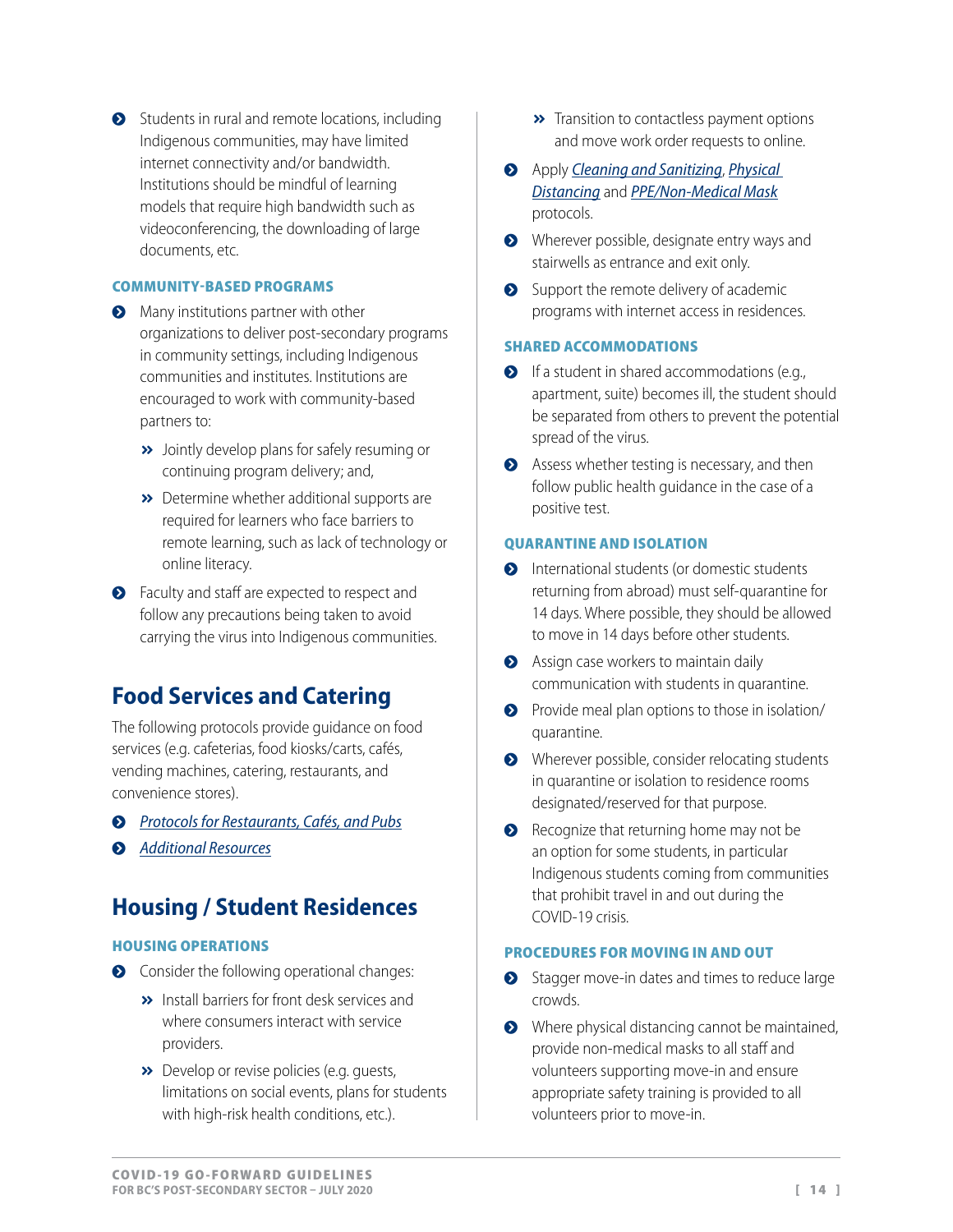- <span id="page-14-0"></span>• Explore strategies to make move-in as contactless as possible (e.g., reduce the need for writing utensils, paper forms, put room keys or cards in envelopes).
- **•** Reduce/remove furniture in common areas where people gather to reduce temptation for large group gatherings. Ensure that facilities for smaller gatherings are maintained to support social interaction among residents.
- **•** Establish guidelines for entering, exiting, and queuing during move in.
- $\bullet$  Place physical distancing decals and signs to communicate move-in procedures.

### HUMAN RESOURCES AND TRAINING

- **•** Designate a COVID-19 health and safety point person or team.
- $\bullet$  Establish appropriate work shifts to reduce density of staff on site at any one time.
- **•** Provide COVID-19 prevention education and guidelines for all staff.
- **•** Conduct regular health advisory sessions.

### RESIDENCE LIFE SERVICES

- **•** Design robust COVID-19 prevention education and training.
- **•** Consider training Residence Assistants via online tools.
- **•** Consider support services required by Indigenous students (see resources under Indigenous Gathering Places.)
- **O** Communicate virtual mental health support services.
- $\bullet$  Where possible provide residence life programming virtually or outdoors in accordance with public health guidelines for outdoor gatherings.

### ADDITIONAL RESOURCES

- į *[Tourism and Hospitality Best Practices](https://www.bcha.com/uploads/1/2/6/6/126614051/bcha_tourism_and_hospitality_covid-19_health_and_safety_best_practice.pdf)  [Guidelines](https://www.bcha.com/uploads/1/2/6/6/126614051/bcha_tourism_and_hospitality_covid-19_health_and_safety_best_practice.pdf)*
- $\bullet$  *BC* Hotel Association
- $\odot$  *American College Health Association -[Considerations for Reopening Institutions of](https://www.acha.org/documents/resources/guidelines/ACHA_Considerations_for_Reopening_IHEs_in_the_COVID-19_Era_May2020.pdf)  [Higher Education](https://www.acha.org/documents/resources/guidelines/ACHA_Considerations_for_Reopening_IHEs_in_the_COVID-19_Era_May2020.pdf)*
- **•** *BCCDC Protecting Workers at Large Industrial [Camps During the COVID-19 Pandemic](https://www2.gov.bc.ca/assets/gov/health/about-bc-s-health-care-system/office-of-the-provincial-health-officer/covid-19/covid-19-pho-guidance-large-industrial-work-camps.pdf)*

## **Indigenous Gathering Places**

- **•** Indigenous Gathering Places provide important supports for Indigenous students who may be facing increased anxiety given the impact of previous pandemics on Indigenous communities, and disparities related to the social determinants of health. Institutions are encouraged to work with Indigenous community partners and Indigenous students to develop plans to safely reopen Gathering Places and provide cultural supports for Indigenous students.
- **•** Access to Elders is important for Indigenous students. Given that older adults are at higher risk for severe illnesses from COVID-19, institutions should consider how to do this safely, such as using technology.
- **•** Institutions may also consider consulting the *[First Nations Health Authority](https://www.fnha.ca/what-we-do/communicable-disease-control/coronavirus)* for the latest guidance on providing services and supports for Indigenous people.

### ADDITIONAL RESOURCES

- $\odot$  *First Nations Health Authority Services [Resumption Planning Guide June 1 2020](https://www.fnha.ca/Documents/FNHA-Services-Resumption-Planning-Guide.pdf)*
- į *[Cultural Safety in the Face of a Pandemic:](https://learningcircle.ubc.ca/2020/01/24/mar312020-harley-eagle/)  [Historic and Contemporary Realities through a](https://learningcircle.ubc.ca/2020/01/24/mar312020-harley-eagle/)  [Trauma Informed Lens with Harley Eagle](https://learningcircle.ubc.ca/2020/01/24/mar312020-harley-eagle/)*
- į *[kitatipithitamak mithwayawin: Indigenous-Led](https://learningcircle.ubc.ca/2020/05/01/kitatipithitamak-mithwayawin-indigenous-led-planning-and-responses-to-covid-19-and-other-pandemics-then-now-and-into-the-future/)  [Planning & Responses to COVID-19 & Other](https://learningcircle.ubc.ca/2020/05/01/kitatipithitamak-mithwayawin-indigenous-led-planning-and-responses-to-covid-19-and-other-pandemics-then-now-and-into-the-future/)  [Pandemics](https://learningcircle.ubc.ca/2020/05/01/kitatipithitamak-mithwayawin-indigenous-led-planning-and-responses-to-covid-19-and-other-pandemics-then-now-and-into-the-future/)*
- $\odot$  *[Ceremony at a Distance with Elder Gerry Oleman](https://learningcircle.ubc.ca/2020/04/14/ceremony-at-a-distance-elder-gerry-oleman/)*
- $\odot$  *Taking Care of our Communities: Part I of our [Wellness Series with the FNHA](https://learningcircle.ubc.ca/2020/03/27/taking-care-of-our-communities-a-wellness-series-with-the-fnha-ocmo-office-and-guests/)*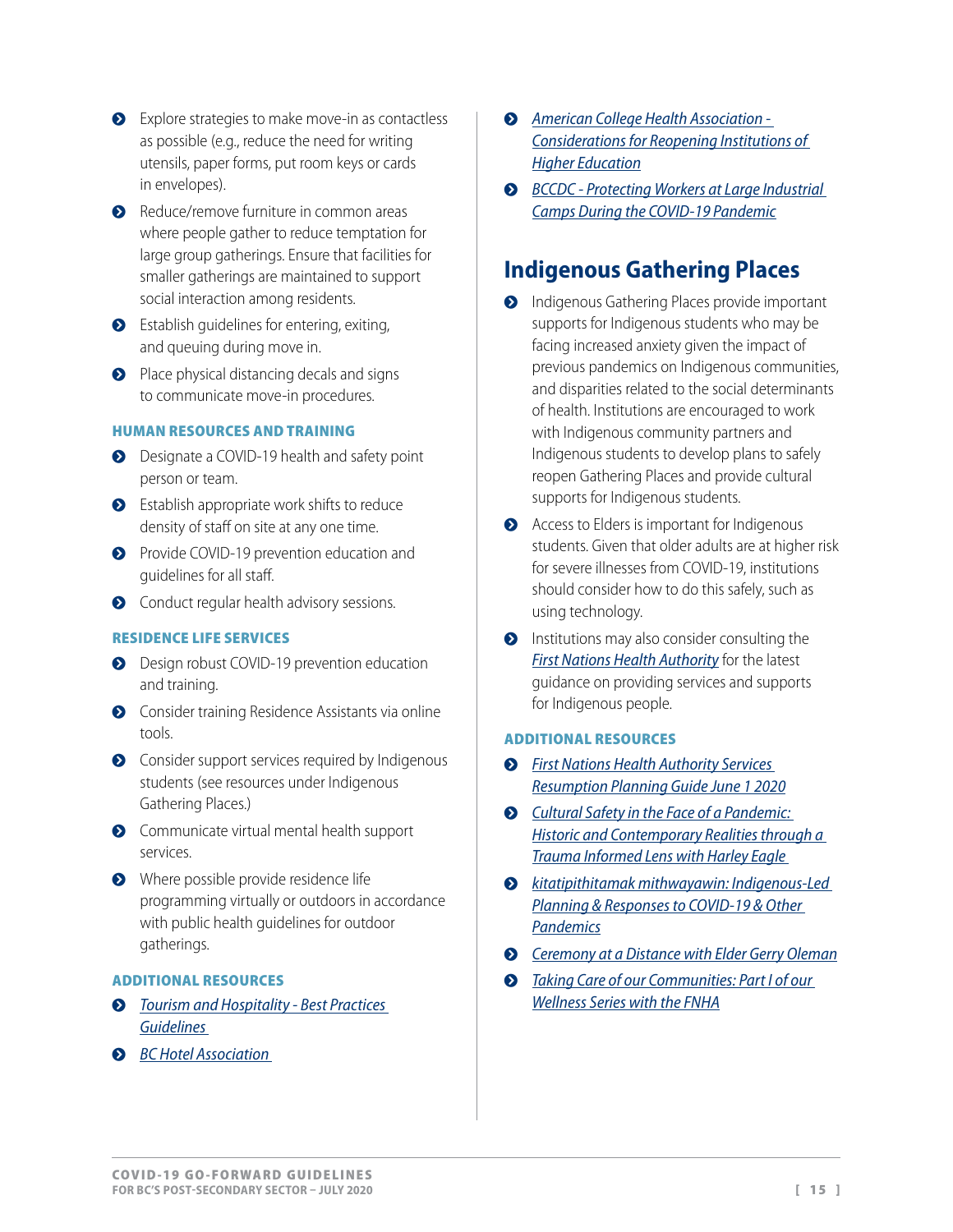## <span id="page-15-0"></span>**International Students**

The following protocols provide guidance for institutions enrolling international students.

### PLANNING

**•** Where feasible, institutions should consider assisting international students with their arrival plans including the development of the student's pre-arrival self-isolation planning, advance arrival in Canada, suitable accommodation for 14-day self-isolation, providing or advising on safe transportation to their self-isolation accommodation, and systems to support their mental wellbeing and integration into the campus community during self-isolation.

#### **COMMUNICATION**

- **•** Consider the following when communicating with prospective and accepted international students:
	- **»** Provide information on federal and provincial health obligations, such as mandatory selfisolation, that international students entering Canada are required to follow on arrival at their final destination in B.C.
	- **»** Provide agents, prospective students and host homestay families with federal and provincial health and safety guidelines, including the institution's COVID-19 safe operating plan and any institution or program-specific requirements or policies.
	- $\rightarrow$  Ensure transparency regarding uncertainty of border reopening and risks of international travel.
	- **»** Provide information on technology requirements to support online programming.
	- **»** Consider standardized information packages and requiring students to acknowledge receipt.

### ADDITIONAL RESOURCES

- į *[Government of Canada Coronavirus Disease](https://www.canada.ca/en/public-health/services/diseases/coronavirus-disease-covid-19.html)*
- **8.** [B.C.'s Response to COVID-19](https://www2.gov.bc.ca/gov/content/safety/emergency-preparedness-response-recovery/covid-19-provincial-support)
- **<sup>3</sup>** *[Immigration, Refugees and Citizenship Canada](https://www.canada.ca/en/immigration-refugees-citizenship.html)*
- $\odot$  *[Canada Homestay Network](https://canadahomestaynetwork.ca/host-covid-19/)*

### **Libraries**

The following protocols provide guidance for on-campus libraries.

- $\odot$  *[Protocols for Libraries](https://www.worksafebc.com/en/about-us/covid-19-updates/covid-19-returning-safe-operation/arts-and-cultural-facilities#collapse-DE4EA76A7F7446AE9833B544E58DEFEA)*
- $\odot$  *[Additional Resources](https://www.worksafebc.com/en/about-us/covid-19-updates/covid-19-returning-safe-operation/arts-and-cultural-facilities#collapse-E27723F9182348A98EEFBD0F8FD36F6A)*

### **Medical Clinics, Student Counselling and First Aid**

The following protocols provide guidance to health professionals in community-based clinic settings. Those professions covered under the Health Professions Act may have additional obligations around clinical care prescribed by their professional college.

- **•** [Protocols for Health Professionals](https://www.worksafebc.com/en/about-us/covid-19-updates/covid-19-returning-safe-operation/health-professionals#collapse-ABD7454E94F2476387428B6FA213E31C)
- $\odot$  *Protocols for In-person Counselling*

### **Mental Health**

Faculty, staff and students may be experiencing anxiety, depression or other mental health challenges arising from the COVID-19 pandemic.

- Resources are available to support the mental health and wellbeing of students including *[Here2Talk](https://here2talk.ca/home)* offering mental-health counselling available 24/7.
- $\bullet$  Culturally-aware crisis support is available 24/7 to Indigenous people in B.C. through the *[KUU-US](https://www.kuu-uscrisisline.ca/?bcgovtm=20200319_GCPE_AM_COVID_4_NOTIFICATION_BCGOV_BCGOV_EN_BC__NOTIFICATION)  [crisis response service.](https://www.kuu-uscrisisline.ca/?bcgovtm=20200319_GCPE_AM_COVID_4_NOTIFICATION_BCGOV_BCGOV_EN_BC__NOTIFICATION)*
- **•** Faculty and staff can access counselling and wellness services through employee and family assistance programs.
- **•** The Province offers a range of *virtual mental [health programs and services](https://www2.gov.bc.ca/gov/content/health/managing-your-health/mental-health-substance-use/virtual-supports-covid-19?bcgovtm=20200319_GCPE_AM_COVID_4_NOTIFICATION_BCGOV_BCGOV_EN_BC__NOTIFICATION)* to support mental health and wellness.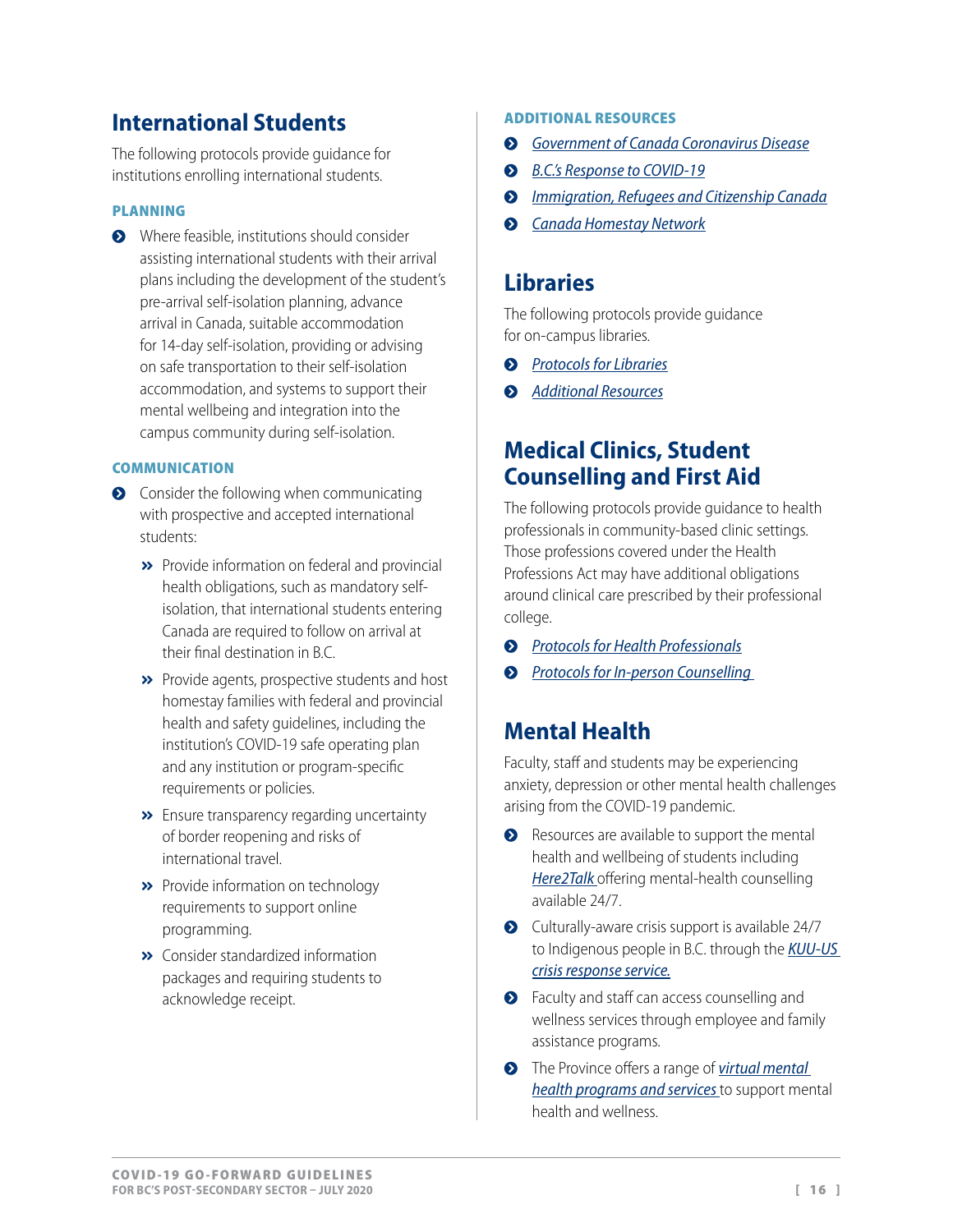#### <span id="page-16-0"></span>ADDITIONAL RESOURCES

į *[Mental Health Commission of Canada - National](https://www.mentalhealthcommission.ca/English/what-we-do/workplace/national-standard)  [Standard for Psychological Health and Safety in](https://www.mentalhealthcommission.ca/English/what-we-do/workplace/national-standard)  [the Workplace](https://www.mentalhealthcommission.ca/English/what-we-do/workplace/national-standard)*

### **Museums and Art Galleries**

The following protocols provide guidance for on-campus museums and art galleries.

- **•** [Protocols for Museums and Art Galleries](https://www.worksafebc.com/en/about-us/covid-19-updates/covid-19-returning-safe-operation/arts-and-cultural-facilities#collapse-4E5D1ED1D04840258E75972699F3BFCA)
- $\odot$  *[Additional Resources](https://www.worksafebc.com/en/about-us/covid-19-updates/covid-19-returning-safe-operation/arts-and-cultural-facilities#collapse-E27723F9182348A98EEFBD0F8FD36F6A)*

### **Outdoor Campus Spaces**

The following protocols provide guidance for parks.

- $\odot$  *[Protocols for Parks](https://www.worksafebc.com/en/about-us/covid-19-updates/covid-19-returning-safe-operation/parks#collapse-01A9AC76CAC045EC9C76F219C8861201)*
- $\odot$  *[Additional Resources](https://www.worksafebc.com/en/about-us/covid-19-updates/covid-19-returning-safe-operation/parks#collapse-A595A580338E4AB1918B41331326F637)*

### **Personal Services**

The following protocols provide guidance for on-campus personal services (e.g. hairdressers, aestheticians, etc.).

- $\odot$  *[Protocols for Personal Services](https://www.worksafebc.com/en/about-us/covid-19-updates/covid-19-returning-safe-operation/personal-services#collapse-5762DD57183647689B683695E09B93A4)*
- $\odot$  *[Additional Resources](https://www.worksafebc.com/en/about-us/covid-19-updates/covid-19-returning-safe-operation/personal-services#collapse-16C0314708DE4D57BD168A6606BB1C3E)*

### **Pubs**

The following protocols provide guidance on serving food and beverages (e.g. restaurants, pubs and bars).

- į *[Protocols for Restaurants, Cafés, and Pubs](https://www.worksafebc.com/en/about-us/covid-19-updates/covid-19-returning-safe-operation/restaurant-cafes-pubs#collapse-0E6844D5B1E8459A8A62F0BD9F4256E9)*
- $\odot$  *[Additional Resources](https://www.worksafebc.com/en/about-us/covid-19-updates/covid-19-returning-safe-operation/restaurant-cafes-pubs#collapse-9AEDDD0C50674F478C5B7718AD841D2C)*

### **Research**

 The following protocols provide guidance for conducting post-secondary research.

- **•** Practice physical distancing, in conjunction with enhanced hand hygiene and cleaning protocols.
	- **»** Implement measures to reduce the number of people within research facilities and within shared common areas at any given time.
	- $\rightarrow$  Lab facilities may be used in shifts to minimize close contact provided that appropriate cleaning and maintenance can be scheduled between shifts.
- $\bullet$  Institutions must be prepared to rapidly scale back research activities or move to full curtailment of research activities if necessary.
- Safety plans should be developed for each campus/building to reduce the risk of COVID-19 transmission, including protocols for access to buildings and facilities.

### HUMAN OR ANIMAL RESEARCH

- **•** For research with human participants, Research Ethics Boards are encouraged to review protocols and, in consultation with health and safety personnel, provide direction during COVID-19. Research Ethics Board direction may include ceasing in-person interviews and focus groups and providing enhanced privacy protocols in technology-supported participant interviews.
- $\bullet$  The head of research at institutions or their delegate will inform researchers on specific protocols for studies involving animals, field work, in-person human subject research, and Indigenous communities. As Indigenous populations disproportionately face health disparities linked to the social determinants of health (e.g. income, culture, access to health services, etc.), faculty, staff and students must respect any precautions being taken to avoid carrying the virus into Indigenous communities.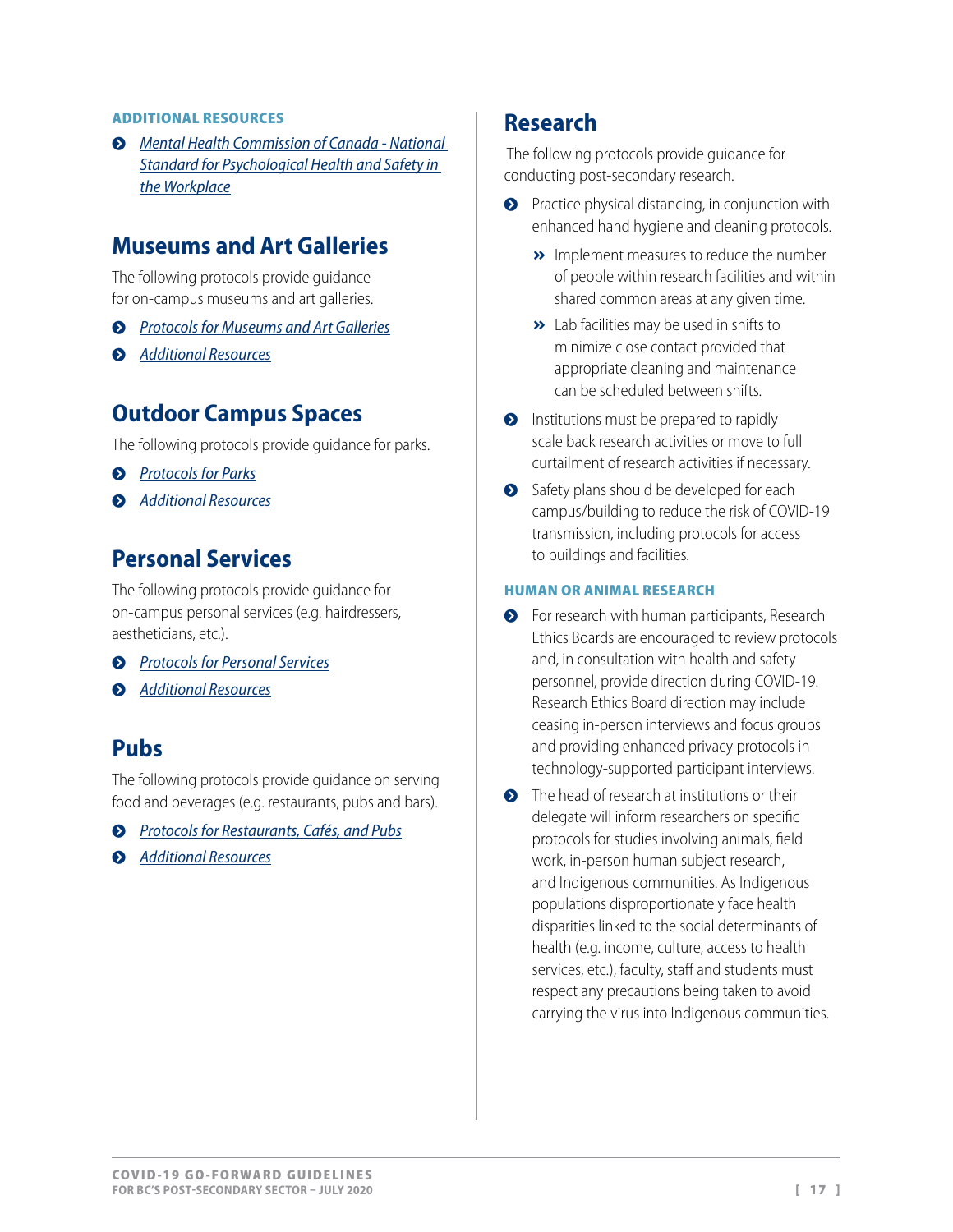<span id="page-17-0"></span>**•** For research that engages human subjects in close proximity where physical distancing cannot be maintained, other control measures such as establishing cohorts or the use of medical grade or non-medical masks may be required.

### RESEARCH RESUMPTION PLANS

**•** Institutions should specify an approval process for research resumption plans that is coordinated with relevant units (e.g. Facilities Management).

## **Retail Services**

The following protocols provide guidance for retail services (e. g., bookstores, clothing stores, printing shops, and grocery stores).

- $\odot$  *[Protocols for Retail](https://www.worksafebc.com/en/about-us/covid-19-updates/covid-19-returning-safe-operation/retail#collapse-A1A0DAF83864433D80DDE7AEED95B34D)*
- $\odot$  *[Handling Money](http://www.bccdc.ca/health-info/diseases-conditions/covid-19/employers-businesses/food-businesses#869)*
- $\odot$  *[Additional Resources](https://www.worksafebc.com/en/about-us/covid-19-updates/covid-19-returning-safe-operation/retail#collapse-E4B95935B2724C169263CCE22ECBCEFE)*

# **Safety**

The following protocols provide guidance on general safety practices. The most important safety intervention to stop the spread of the virus is for people to stay home if they are ill and get tested if they have COVID-19 symptoms.

### FACULTY, STAFF AND STUDENT HYGIENE

- **•** Provide and stock adequate hand-washing facilities on site for faculty, staff and students and ensure the locations are visible and easily accessed.
- **O** Develop quidance around when faculty, staff and students should wash their hands, including upon arriving on campus, before and after breaks, after handling cash or other materials, before and after handling common tools and equipment, etc.
- **O** Implement a cleaning protocol for all common areas and surfaces, including washrooms, equipment, tools, common tables, desks, light switches, and door handles. Ensure those engaged in cleaning have adequate training and materials.

### <span id="page-17-2"></span>USE OF PERSONAL PROTECTIVE EQUIPMENT AND NON-MEDICAL MASKS

- **•** For faculty, staff and students carrying out tasks that require PPE, including respirators, continue to supply/use the appropriate equipment per the relevant hazard identification, risk assessment and safe working procedures.
- $\bullet$  For instruction in close proximity where physical distancing cannot be maintained, or the use of barriers is not practical, other control measures such as establishing cohorts or the use of medical grade or non-medical masks may be required.
	- > Faculty, staff, and students are permitted to use non-medical masks while at work, provided they do not prevent them from carrying out their duties in a safe way.
	- $\rightarrow$  If using a non-medical mask at work, it is important to understand the limitations and risk associated with them.

### ADDITIONAL RESOURCES

- **Help prevent the spread of COVID-19: How to use** *[a mask](https://www.worksafebc.com/en/resources/health-safety/posters/help-prevent-spread-covid-19-how-to-use-mask?lang=en)*
- ◆ *COVID-19 Health and Safety: Selecting and [using masks](https://www.worksafebc.com/en/resources/health-safety/information-sheets/covid-19-health-safety-selecting-using-masks?lang=en)*
- <span id="page-17-1"></span>į *[COVID-19- Health and Safety: Designing](https://www.worksafebc.com/en/resources/health-safety/information-sheets/covid-19-health-safety-designing-effective-barriers?lang=en)  [effective barriers.](https://www.worksafebc.com/en/resources/health-safety/information-sheets/covid-19-health-safety-designing-effective-barriers?lang=en)*

### SAFETY RESPONSIBILITY BY ROLE

Institutions are responsible for developing COVID-19 Safe Work Plans in accordance with WorkSafeBC's six-step process and in alignment with the sector Go-Forward Guidelines.

### POST-SECONDARY INSTITUTIONS

- $\bullet$  Engage with members of the campus community (faculty, staff, students, student unions/societies, occupational health and safety committees) in the development of safety plans, taking into consideration health and safety terms and conditions in collective agreements.
- Select, implement, and document risk assessments and appropriate site-specific control measures.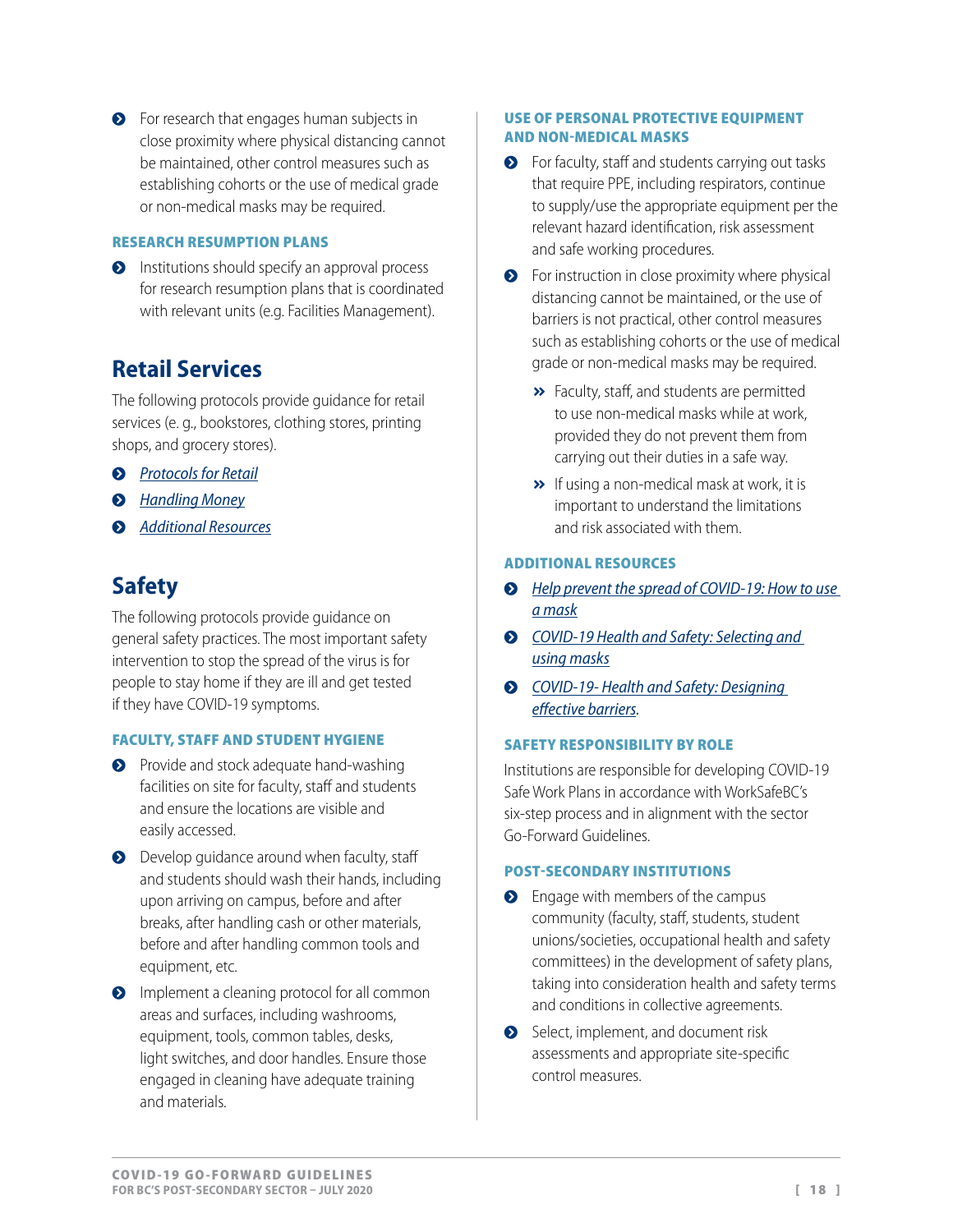- Where reasonably practicable, provide resources (e.g., information, administrative changes, technology, training, human resources) and materials (e.g., PPE, cleaning and disinfecting products and systems) required to implement and maintain Safe Work Plans.
- **•** Ensure faculty, staff and students are informed about the content of safety policies.
- Conduct a periodic review of the effectiveness of the plan. This includes a review of the available control technologies to ensure that these are selected and used when practical.
- **•** Maintain records of training and inspections.
- $\bullet$  Re-examine tasks in the workplace and ensure that safe work procedures are updated with COVID-19 practices.

#### SENIOR EXECUTIVE AND MANAGERS

- **•** Ensure faculty and staff understand the controls required to minimize their risk of COVID-19.
- $\bullet$  Direct work in a manner that minimizes the risk to faculty, staff and students.
- $\bullet$  Where appropriate, jointly develop safety plans for community-based programs and experiential learning with partner organizations and communities.
- **•** Post or relay educational and informational material in an accessible area for faculty and staff to review.

#### FACULTY, STAFF AND STUDENTS (INCLUDING STUDENT UNIONS/SOCIETIES AND OUTSIDE CONTRACTORS)

- Self-assess daily for symptoms of COVID-19 prior to arriving on campus and only come to campus if asymptomatic.
- $\bullet$  Know the controls required to minimize their risk of COVID-19.
- **•** Participate in COVID-19 related training and instruction.
- **•** Follow established work procedures and instructions
- Report any unsafe conditions or acts.
- S Know how and when to report exposure incidents.

### CAMPUS VISITORS

- Self-assess daily for symptoms of COVID-19 prior to arriving on campus and only come to campus if asymptomatic.
- **•** Follow all posted safety instructions.
- **•** Report any unsafe conditions or acts to campus security (or equivalent).

### ADDITIONAL INFORMATION:

- **•** OFAA protection during the COVID-19 pandemic: *[A guide for employers and occupational first aid](https://www.worksafebc.com/en/resources/health-safety/information-sheets/ofaa-protocols-covid-19-pandemic?lang=en)  [attendant](https://www.worksafebc.com/en/resources/health-safety/information-sheets/ofaa-protocols-covid-19-pandemic?lang=en)*
- **•** Process safety risks in hazardous facilities due to *[COVID-19 pandemic](https://www.worksafebc.com/en/resources/health-safety/risk-advisory/process-safety-risks-hazardous-process-facilities-due-to-covid-19-pandemic?lang=en)*
- į *[COVID-19- A guide to reducing the risk](https://www.worksafebc.com/en/resources/health-safety/information-sheets/covid-19-guide-to-reducing-risk?lang=en)*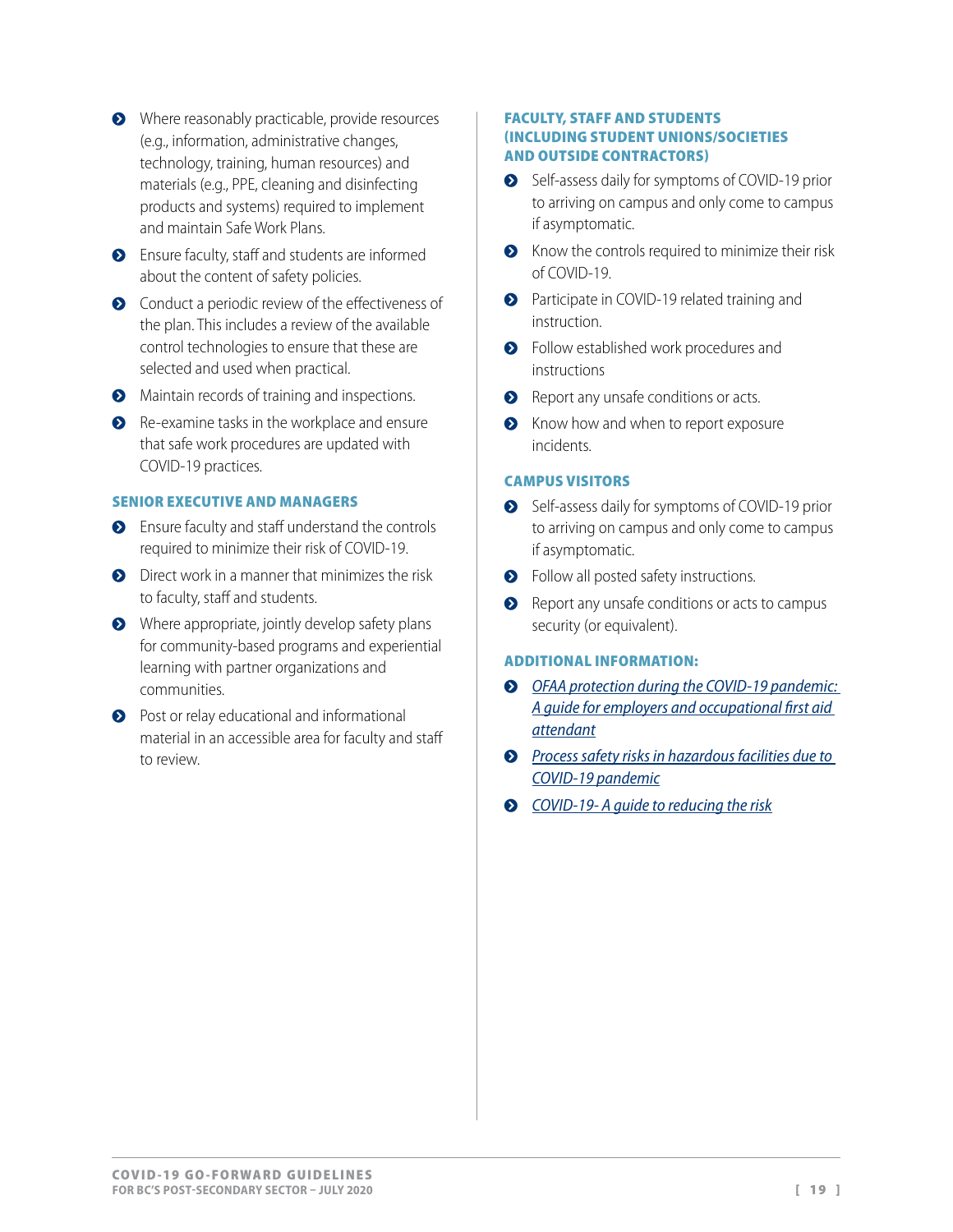# <span id="page-19-0"></span>**For more information**

This information is based on current recommendations and may change. For the latest guidance, please see the health information from the *[British Columbia Centre for Disease Control](http://www.bccdc.ca/health-info/diseases-conditions/covid-19)* and the latest COVID-19 updates from the *[Government of](https://www2.gov.bc.ca/gov/content/safety/emergency-preparedness-response-recovery/covid-19-provincial-support?bcgovtm=20200319_GCPE_AM_COVID_4_NOTIFICATION_BCGOV_BCGOV_EN_BC__NOTIFICATION)  [British Columbia](https://www2.gov.bc.ca/gov/content/safety/emergency-preparedness-response-recovery/covid-19-provincial-support?bcgovtm=20200319_GCPE_AM_COVID_4_NOTIFICATION_BCGOV_BCGOV_EN_BC__NOTIFICATION)*.

### IF YOU HAVE A QUESTION OR CONCERN

Faculty, staff and students with questions or concerns about institutional exposure to COVID-19 can call WorkSafeBC's Prevention Information Line at 604-276-3100 in the Lower Mainland (toll-free within B.C. at 1-888-621-SAFE). Prevention officers will provide answers to questions and, if required, a prevention officer will be assigned to assess the health and safety risk at an institution.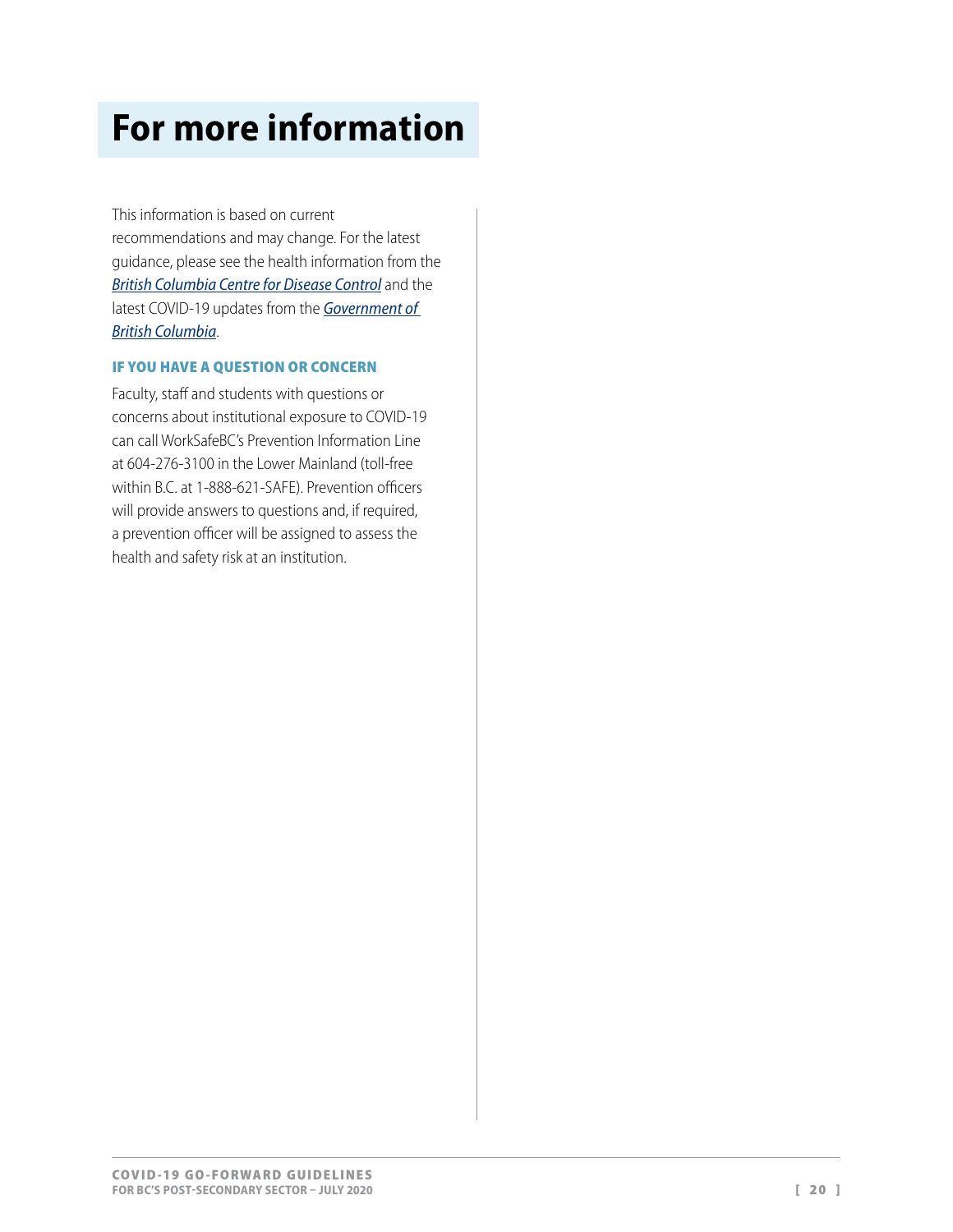# <span id="page-20-0"></span>**Resources**

- į *[COVID-19 A guide to reducing the risk](https://www.worksafebc.com/en/resources/health-safety/information-sheets/covid-19-guide-to-reducing-risk?lang=en)*
- *COVID-19 Considerations for a Trauma Informed [Response for Work Settings \(Organizations/](https://traumainformedoregon.org/wp-content/uploads/2020/03/Considerations-for-COVID-19-Trauma-Informed-Response.pdf) [Schools/Clinics\)](https://traumainformedoregon.org/wp-content/uploads/2020/03/Considerations-for-COVID-19-Trauma-Informed-Response.pdf)*
- į *[COVID-19 Health and Safety: Cleaning and](https://www.worksafebc.com/en/resources/health-safety/information-sheets/covid-19-health-safety-cleaning-disinfecting?lang=en)  [disinfecting](https://www.worksafebc.com/en/resources/health-safety/information-sheets/covid-19-health-safety-cleaning-disinfecting?lang=en)*
- **•** *COVID-19 Health and Safety: Designing effective [barriers](https://www.worksafebc.com/en/resources/health-safety/information-sheets/covid-19-health-safety-designing-effective-barriers?lang=en)*
- į *[COVID-19 Health and Safety: Selecting and using](https://www.worksafebc.com/en/resources/health-safety/information-sheets/covid-19-health-safety-selecting-using-masks?lang=en)  [masks](https://www.worksafebc.com/en/resources/health-safety/information-sheets/covid-19-health-safety-selecting-using-masks?lang=en)*
- į *[COVID-19 Psychological First Aid Service:](https://www.psychologists.bc.ca/covid-19-resources)  [Information and Signup](https://www.psychologists.bc.ca/covid-19-resources)*
- $O$  *[COVID-19 Safety Plan](https://www.worksafebc.com/en/resources/health-safety/checklist/covid-19-safety-plan?lang=en)*
- į *[COVID-19 Staying Well in Uncertain Times](https://cmha.bc.ca/covid-19/)*
- **•** Help prevent the spread of COVID-19: Cover *[coughs and sneezes](https://www.worksafebc.com/en/resources/health-safety/posters/help-prevent-spread-covid-19-cover-coughs-sneezes?lang=en)*
- **•** Help prevent the spread of COVID-19: Entry check *[for visitors](https://www.worksafebc.com/en/resources/health-safety/posters/help-prevent-spread-covid-19-entry-check-visitors?lang=en)*
- **•** Help prevent the spread of COVID-19: Entry check *[for workers](https://www.worksafebc.com/en/resources/health-safety/posters/help-prevent-spread-covid-19-entry-check-workers?lang=en)*
- **•** *Help prevent the spread of COVID-19: [Handwashing](https://www.worksafebc.com/en/resources/health-safety/posters/help-prevent-spread-covid-19-handwashing?lang=en)*
- **•** Help prevent the spread of COVID-19: How to use *[a mask](https://www.worksafebc.com/en/resources/health-safety/posters/help-prevent-spread-covid-19-how-to-use-mask?lang=en)*
- $\odot$  *<u>Inspections during the COVID-19 pandemic:</u> [Frequently asked questions for employers](https://www.worksafebc.com/en/resources/health-safety/information-sheets/inspections-during-covid-19-pandemic-faq-employers?lang=en)*
- į *[Managing COVID-19 Stress, Anxiety and](https://www2.gov.bc.ca/assets/gov/health-safety/covid19_stressmanagement_5_accessible.pdf)  [Depression](https://www2.gov.bc.ca/assets/gov/health-safety/covid19_stressmanagement_5_accessible.pdf)*
- į *[Mental Health and COVID-1](https://www.conferenceboard.ca/insights/covid-19?AspxAutoDetectCookieSupport=1)9*
- $\odot$  *Mental Health and Psychosocial Considerations [During COVID-19 Outbreak](https://www.who.int/docs/default-source/coronaviruse/mental-health-considerations.pdf)*
- $\odot$  OFAA protection during the COVID-19 pandemic: *[A guide for employers and occupational first aid](https://www.worksafebc.com/en/resources/health-safety/information-sheets/ofaa-protocols-covid-19-pandemic?lang=en)  [attendant](https://www.worksafebc.com/en/resources/health-safety/information-sheets/ofaa-protocols-covid-19-pandemic?lang=en)*
- į *[What employers should do](https://www.worksafebc.com/sitecore/content/home/about-us/covid-19-updates/health-and-safety/what-employers-should-do)*
- **•** Process safety risks in hazardous facilities due to *[COVID-19 pandemic](https://www.worksafebc.com/en/resources/health-safety/risk-advisory/process-safety-risks-hazardous-process-facilities-due-to-covid-19-pandemic?lang=en)*
- **•** Setting up, organizing and working comfortably *[in your home workspace](https://www.worksafebc.com/en/resources/health-safety/information-sheets/setting-up-home-workspace?lang=en)*
- į *[Taking Care of Your Mental Health](https://www.canada.ca/en/public-health/services/diseases/2019-novel-coronavirus-infection/mental-health.html) (COVID-19)*
- ◆ *Working from home: A quide to keep workers [health and safe](https://www.worksafebc.com/en/resources/health-safety/information-sheets/working-from-home-guide-keeping-workers-healthy-safe?lang=en)*